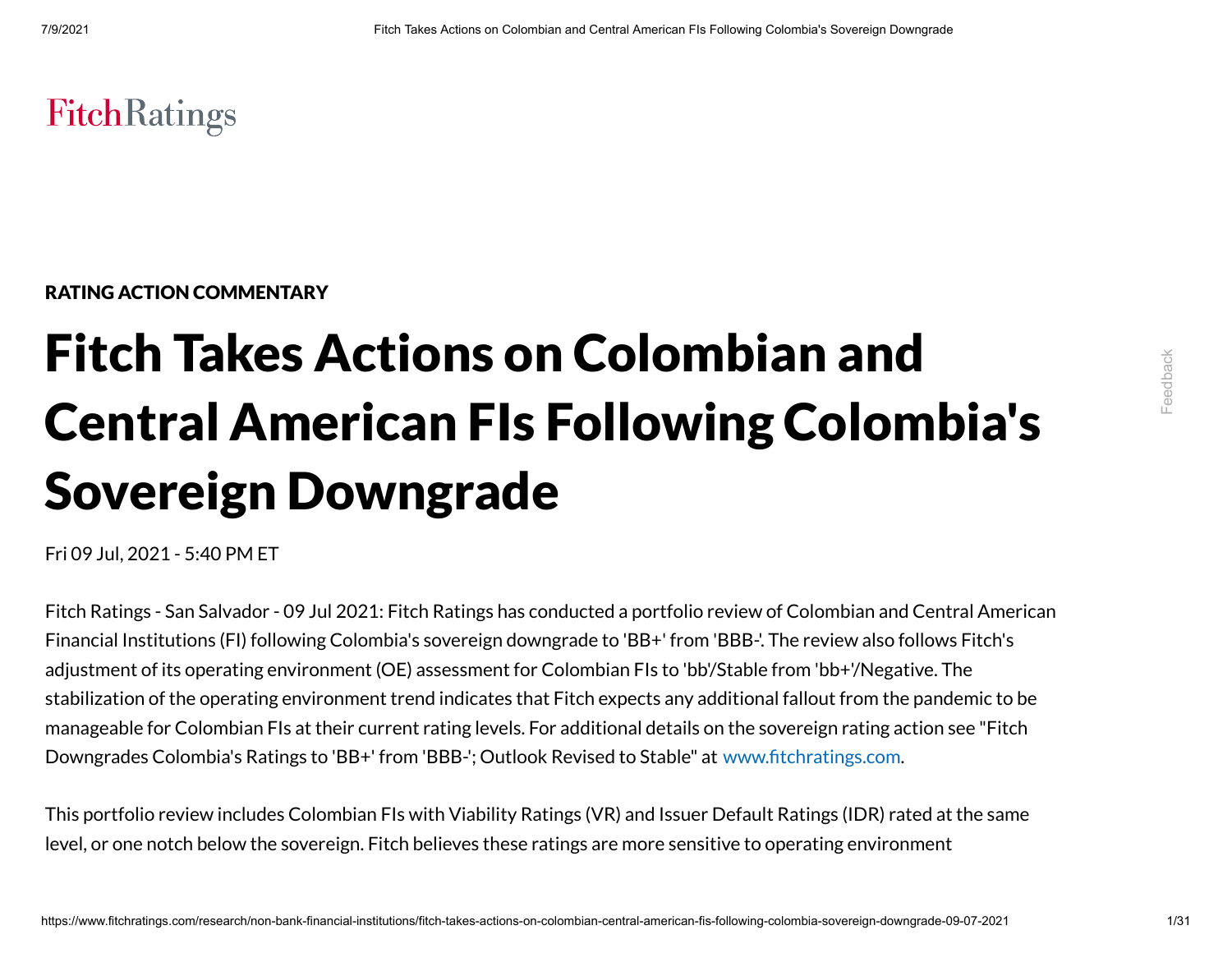deterioration, or further actions on the sovereign rating. Furthermore, the agency will not rate Colombian FIs higher than the sovereign rating, based on their current intrinsic credit profiles.

The banks' national ratings, as well as those of other financial institutions rated in Colombia, are not directly impacted, as these ratings reflect the relative strengths and weaknesses of each institution in a specific jurisdiction. In the short to medium term, Fitch will review the entities in Colombia.

Rating actions have also been taken on the Colombian FI's Central American subsidiaries, specifically in Guatemala and Panama. A full list of the rating actions follows at the end of this release.

## KEY RATING DRIVERS

Government Support-Driven Ratings

This group considers state-owned banks or government financial institutions with IDRs, Support Ratings (SRs) and Support Rating Floors (SRFs) driven by implicit support from the sovereign: Banco de Comercio Exterior de Colombia (Bancoldex), Financiera de Desarrollo Territorial (Findeter), Financiera de Desarrollo Nacional (FDN) and Banco Agrario de Colombia S.A, (Banagrario). **KEY RATING DRIVERS**<br>
Sovernment Support-Driven Ratings<br>
Sovernment Support-Driven Ratings<br>
This group considers state-owned banks or government financial institutions with IDRs, Support Ratings (SRs) and Support<br>
Rating F

The Colombian government is the shareholder and the source of any potential support, if required. The ratings were downgraded as the creditworthiness of these entities is linked to the sovereign, given their policy role and/or high strategic importance to the government. Therefore, their ratings have been traditionally aligned to the sovereign's.

Banagrario's VR has been affirmed at 'bb'. The VR is highly influenced by the OE and its concentrated business model. Banagrario's profitability, weak asset quality, adequate capitalization and diversified funding structure have a moderate influence on its VR.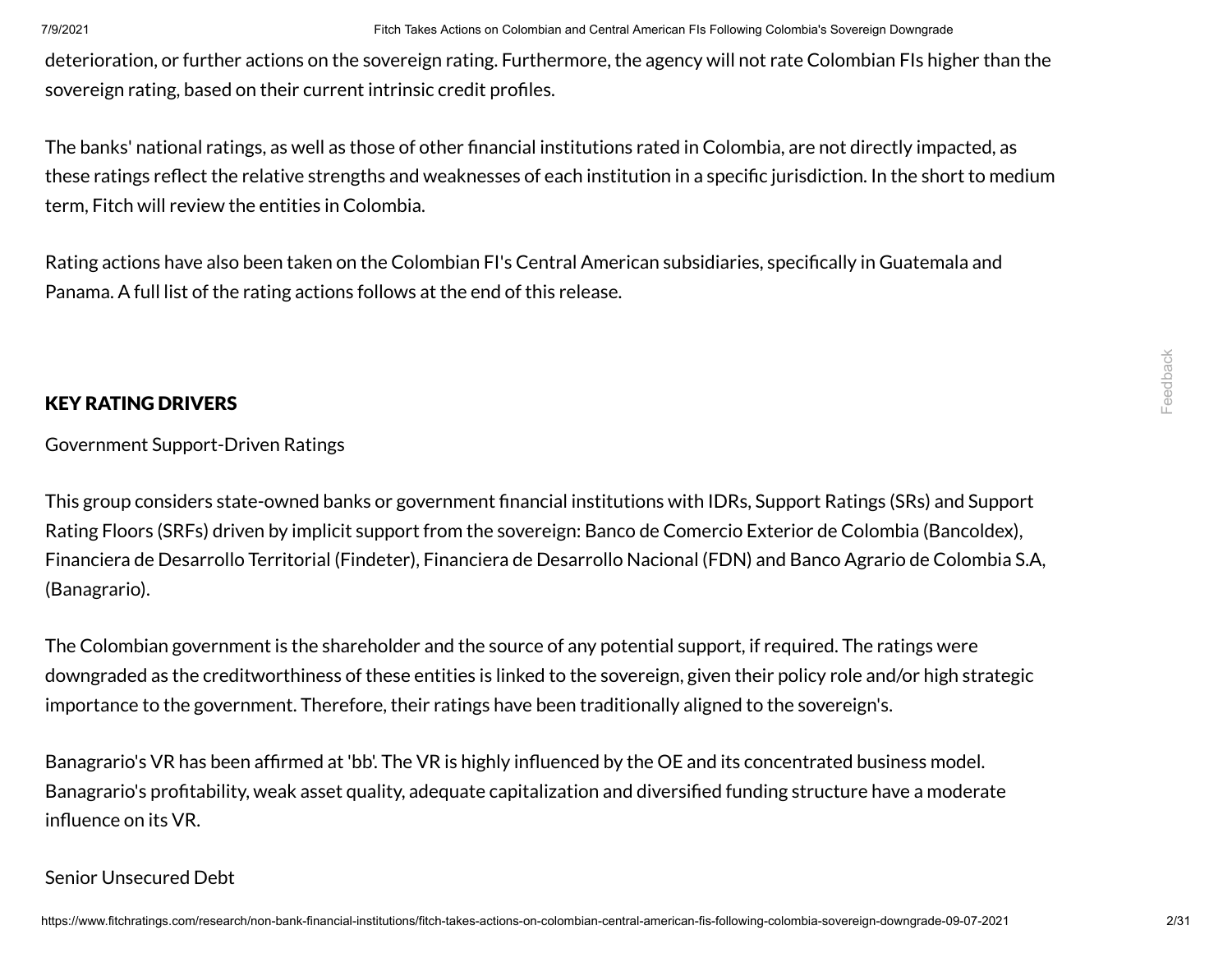Findeter's senior unsecured debt rating was also downgraded to 'BB+' from 'BBB-', as the likelihood of default for the debt issuance is the same as the likelihood of a default for the bank.

#### Large Private Sector Banks

Bancolombia S.A. (Bancolombia), Banco de Bogota (Bogota), Banco Davivienda S.A. (Davivienda) and Banco de Occidente S.A. (Occidente)'s VRs drive their IDRs, and therefore, are relatively sensitive to the OE. The downgrades reflect the recent downgrade of Colombia's ratings, as these banks are constrained by the sovereign's ratings based on their current intrinsic credit profiles. The ratings are highly influenced by the OE and robust company profiles due to their large franchises and diversified business models.

Foreign Owned Commercial Banks (BBVA Colombia)

BBVA Colombia's IDRs are driven by parent support (BBVA Spain rated BBB+/Stable). Fitch believes BBVA Colombia is a strategic subsidiary for its parent, mainly due to the relevance of the Latin American operations and the integration and synergies among the entities. Fitch has downgraded the Long-Term Foreign Currency IDR to 'BBB-' from 'BBB', since this rating is capped by Colombia's country ceiling, which was also downgraded.

The bank's Long-Term Foreign Currency IDR Outlook was revised to Stable from Negative. The Short-Term Foreign Currency IDR has been downgraded to 'F3' from 'F2'. As with the sovereign downgrade and the stabilization of its Rating Outlook, this indicates that there is limited downside rating potential over the rating horizon. Conversely BBVA Colombia's Long- and Short-Term Local Currency IDRs remain at 'BBB' and 'F2', respectively since these ratings are not directly affected by the sovereign downgrade. The bank's Long-Term Local Currency IDR Rating Outlook is Stable, in line with its parent. Foreign Owned Commercial Banks (BBVA Colombia)<br>BBVA Colombia's IDRs are driven by parent support (BBVA Spain rated BBB+/Stable). Fitch believes BBVA Colombia is a<br>strategic subsidiary for its parent, mainly due to the rele

BBVA Colombia's VR has also been downgraded to 'bb+' from 'bbb-' as the bank's intrinsic credit profile is not strong enough to be rated above the sovereign. The bank's VR is highly influenced by the deteriorating operating environment, and its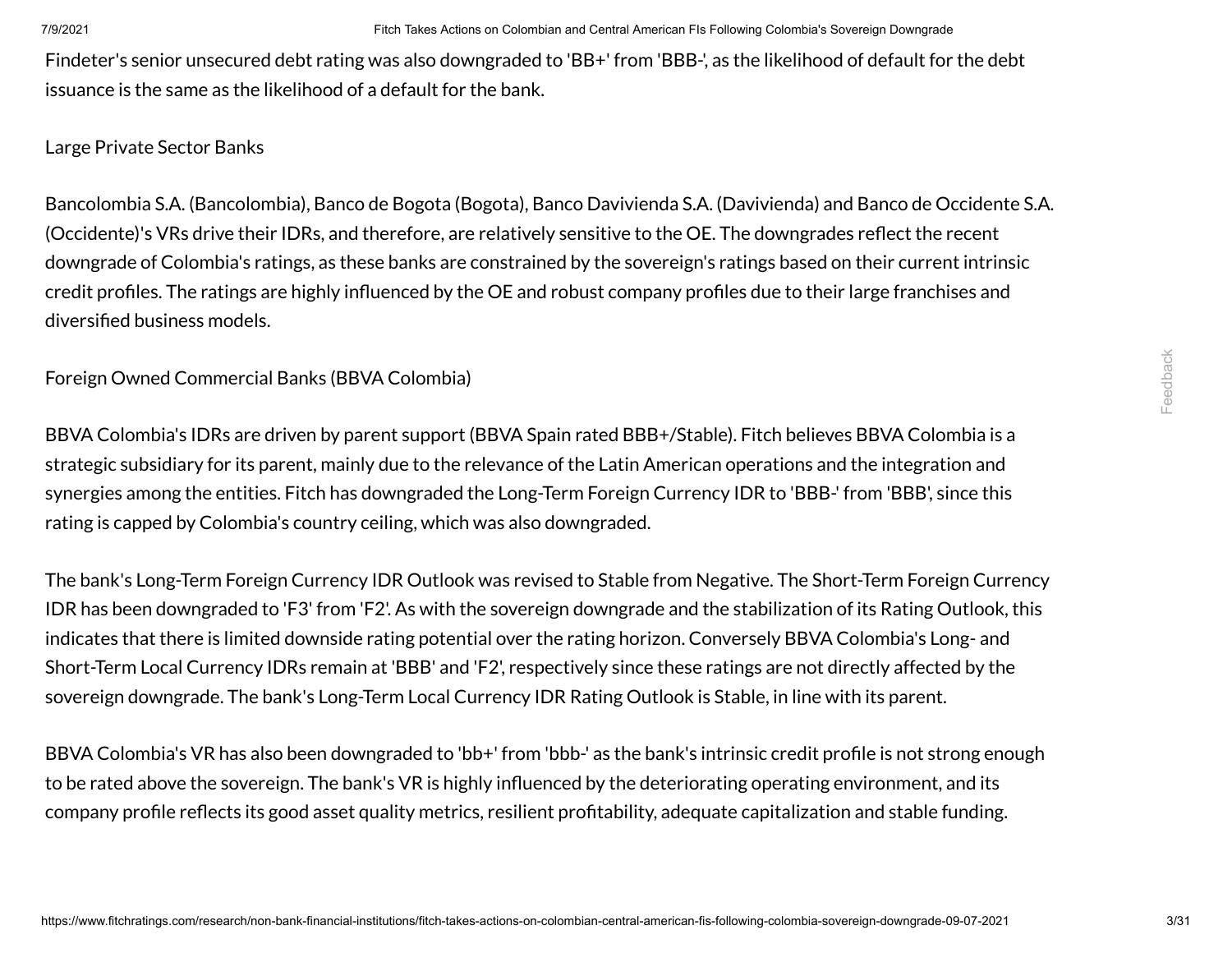BBVA Colombia's IDRs will likely remain at the level determined by its Viability Rating (VR), or one notch below the parent's IDR, whichever is higher, but subject to sovereign rating and country ceiling considerations.

Mid-Sized Private Sector Banks

Banco GNB Sudameris and Itau Corpbanca Colombia's VRs were downgraded, as their VRs are highly influenced by the OE, and their financial and company profiles were not strong enough to rate these banks at the sovereign's level. GNB's ratings are also highly influenced by its weaker capitalization and leverage metrics compared to peers, while Itau Corpbanca Colombia's ratings are also highly influenced by tight operating profitability and limited internal capital generation. The downgrade of Gilex Holding's (GH) ratings mirrors that of its main operating subsidiary, GNB, and remain one notch lower.

Grupo Aval, Corificolombiana and Banco De Occidente Panama (BOP)

Grupo Aval's downgrade mirrors that of its main subsidiary, Bogota, and remains equalized. Grupo Aval's ratings are driven by the business and financial profile of its main operating subsidiary. Low double leverage, good cash flow metrics and a sound competitive position in multiple markets also support Grupo Aval's ratings.

Grupo Aval Limited's senior unsecured debt ratings are aligned with those of Grupo Aval, as this entity guarantees the senior bonds issued by the former.

Corficolombiana's downgrade reflects the impact of the sovereign rating downgrade and OE deterioration on its ratings. Corficolombiana's IDRs are driven by its Viability Rating (VR), which reflects with high importance the challenging OE and its company profile. The ratings also consider Corficolombiana's strong financial profile. Under Fitch's current assessment, Corficolombiana's IDR will likely remain at the level determined by its own Viability Rating (VR), or at the same level as its main shareholder and its controlling company, whichever is higher. Grupo Aval, Corificolombiana and Banco De Occidente Panama (BOP)<br>
Grupo Aval's ratings are driven by<br>
the business and financial profile of its main operating subsidiary, Low double leverage, good cash flow metrics and a s

Banco de Occidente Panama's (BOP) downgrade mirrors that of its holding company, Banco de Occidente. BOP's IDRs reflect the potential support they would receive from Banco de Occidente and its ultimate parent Grupo Aval, if required. In Fitch's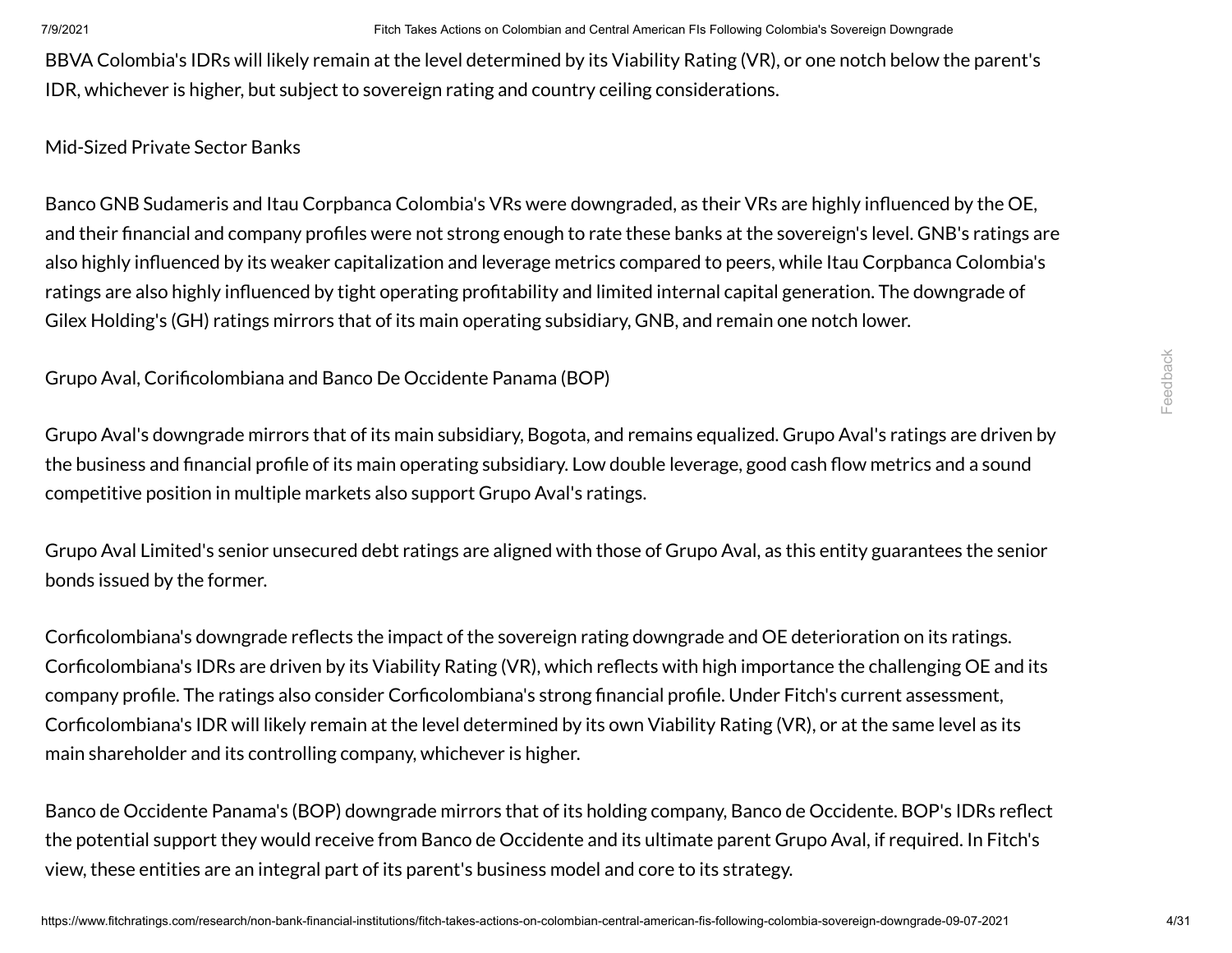#### Sura AM

Fitch has affirmed Sura Asset Management SA's (Sura AM) ratings as the downgrade of Colombia has little impact on the blended OE score, given the relatively limited weight of the business in Colombia on the company´s consolidated EBITDA. Sura AM's ratings are highly influenced by its leading regional franchise and its strong and stable earnings, which Fitch views as commensurate with the company's rating category. Sura AM's ratings also consider its consistent investment performance, ample expertise and sound risk management, and debt service ratios that are consistent with rating category guidelines. Sura AM's ratings are also highly influenced by the operating environment of the countries in which it operates.

BAC International Bank, Inc.. (BIB) and Multibank, Inc.

BAC International Bank, Inc.'s (BIB) and Multibank, Inc.'s IDRs, and the latter's senior unsecured debt ratings were downgraded to mirror the downgrade of its parent Banco de Bogota's rating. BIB and Multibank's ratings are equalized with those of Banco de Bogota's, reflecting Fitch's assessment of the potential support they would receive from their parent, if required.

BIB and Multibank's national ratings were also downgraded to reflect changes in Banco de Bogota's creditworthiness relative to other rated issuers in Panama. The Stable Outlooks on their Long-Term IDRs and Long-Term National Ratings are aligned with Banco de Bogota's Stable Outlook. Multibank's Stable Outlook also considers the bank's standalone rating and the implied support-driven rating at the same level. BAC International Bank, Inc.'s (BIB) and Multibank, Inc.'s IDRs, and the latter's senior unsecured debt ratings were<br>downgraded to mirror the downgrade of its parent Banco de Bogota's rating. BIB and Multibank's ratings ar

BIB and Multibank's Support Ratings (SR) were revised to '3' from '2', reflecting a moderate probability of support from its shareholder, given its rating, and Fitch's assessment of moderate ability and propensity to provide support to BIB and Multibank, if required

BIB Junior Subordinated Debt Issuance

BIB's perpetual subordinated bonds program's Long-Term National Rating was downgraded to remain four notches below its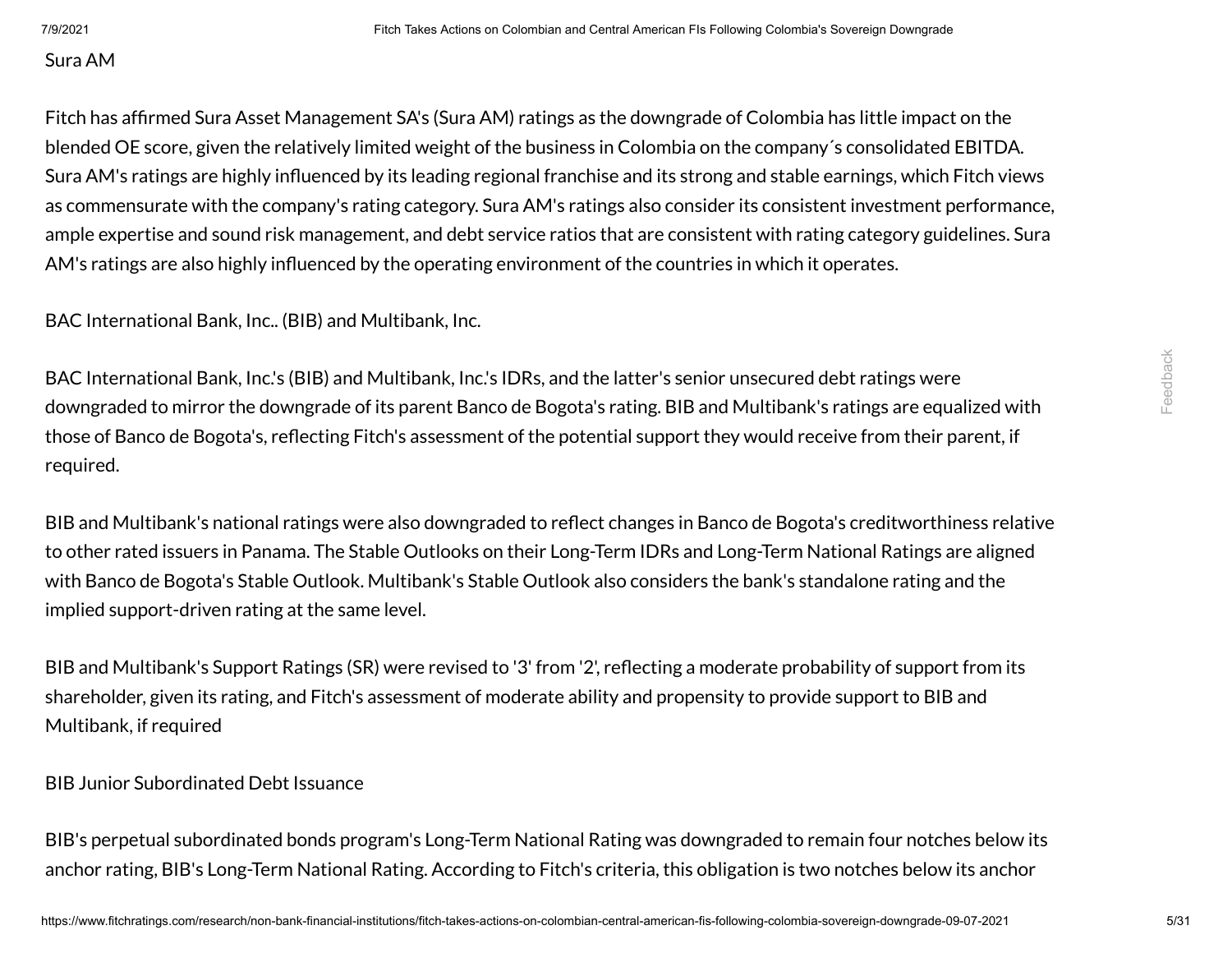rating to reflect the loss severity arising from the bonds' deep subordination and an additional two notches down to reflect incremental non-performance risk.

Banco de America Central, S.A., BAC Bank, Inc., Credomatic de Guatemala, S.A., Financiera de Capitales, S.A.

Fitch downgraded the National Long-Term Ratings of the entities that comprise the BAC: Credomatic group in Guatemala to 'AA + (gtm)' from 'AAA (gtm)'. These include the following: Banco de America Central, S.A. (BAC Guatemala), BAC Bank, Inc. (BBI), Credomatic de Guatemala, S.A. (Credomatic) and Financiera de Capitales, S.A. (FC). The Rating Outlooks are Stable. The downgrade is the result of Fitch's assessment on the support they could receive from Banco de Bogota, which changed the relative strength of these banks' credit profiles with other Guatemalan entities following the downgrade of their parent company's Long-Term Local Currency IDR. In addition, Fitch has affirmed the Short-Term ratings for all the entities at 'F1 + (gtm)'.

Bancolombia Panama (BP) and Bancolombia Puerto Rico (BPR)

BP and BPR's IDRs reflect the potential support they would receive from Bancolombia, if required. In Fitch's view, these entities are an integral part of its parent's business model and core to its strategy. BP and BPR's IDR downgrade to 'BB+'/Stable from 'BBB-'/Negative mirror the downgrade of Bancolombia's IDRs and Outlook revision, as their ratings are fully aligned with those of its parent. The SR downgrade to '3' from '2' reflects a moderate probability of support from Bancolombia.

Banco Agromercantil (BAM), Mercom Bank and Financiera Agromercantil

BAM's IDRs and National Ratings are based on the potential support it would receive from its shareholder Bancolombia, if required. BAM's Local Currency IDR was downgraded to 'BB' from 'BB+', one notch above Guatemala's sovereign rating, following Bancolombia's downgrade, and reflects the parent's solid commitment to its subsidiary. The Long-Tern Foreign Currency IDR, which is at the same level as Guatemala's country ceiling of 'BB', is driven by support from a higher rated parent. Stable Outlooks reflect its parent and sovereign's Outlooks, respectively. BAM's SR of '3' reflects Bancolombia's moderate complainy stong-term todal currency IDR. In addition, Frictrinas animied the short-term ratings for antivelenties at F1 F<br>Bancolombia Panama (BP) and Bancolombia Puerto Rico (BPR)<br>BP and BPR's IDRs reflect the potential su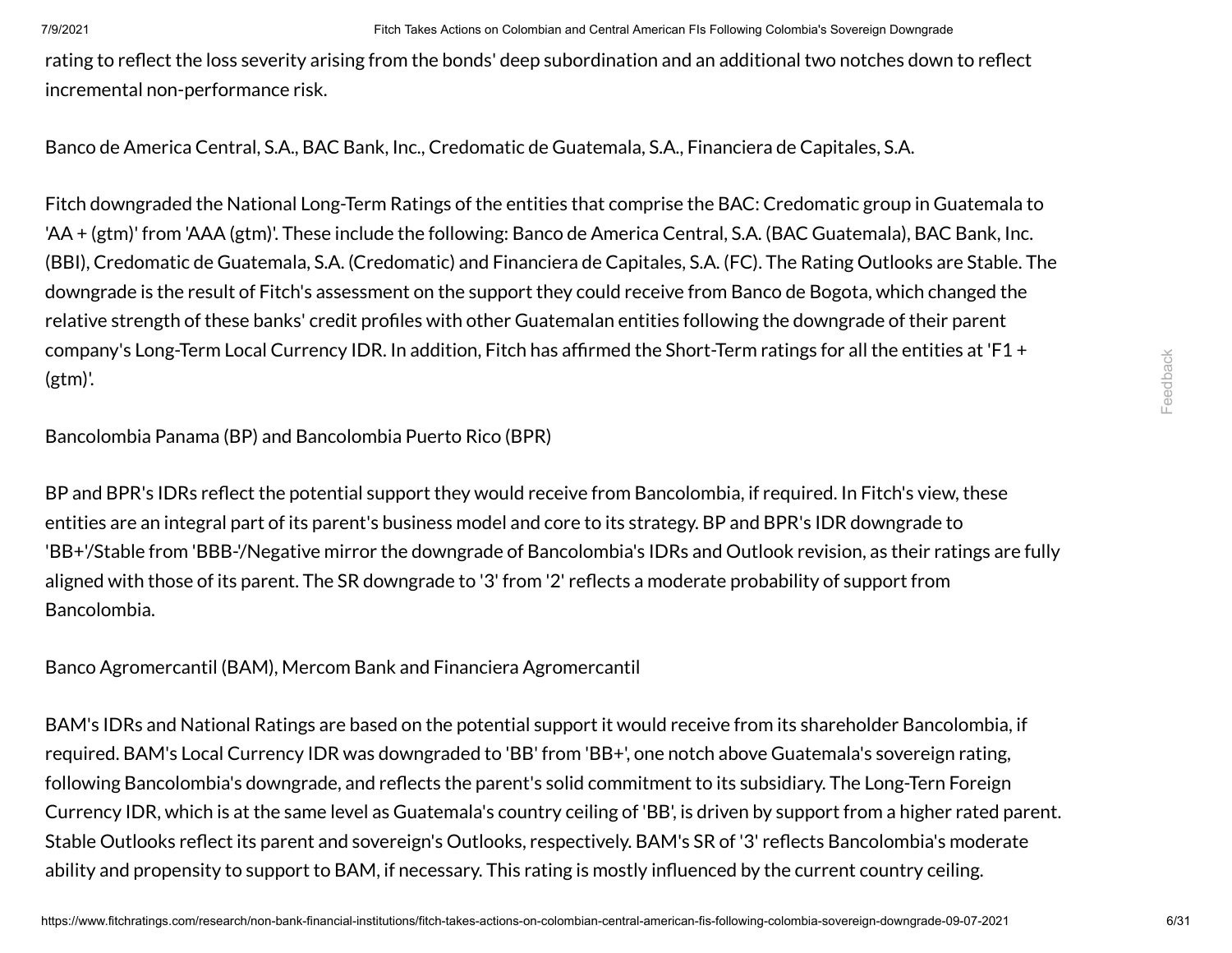BAM, Mercom and Financiera Agromercantil's Long-Term National Ratings downgrades to 'AA+(gtm)' from 'AAA(gtm)', reflect the current relative strength of their parent with respect to other rated issuers in the country.

#### Banistmo

Banistmo S.A.'s ratings are based on Fitch's opinion on the ability and propensity of its parent Bancolombia to provide support if required, which results in Banistmo's IDRs being aligned with those of its parent, mirroring any changes in Bancolombia's IDRs and Outlook. The National Ratings reflect the current relative credit strength of its owner with respect to other issuers in Panama, and have been downgraded with a Stable Outlook to reflect that in the event of further downgrades, these ratings would be driven by the bank's 'bb+' VR. Senior unsecured debt is rated at the same level of Banistmo's ratings, as Fitch considers the likelihood of default of the debt the same as the issuer. Meanwhile, the Banistmo's SR was downgraded to '3' from '2', and reflects a moderate probability of support from Bancolombia, given its rating.

#### Subordinated Debt

Bogota's and Davivienda's plain vanilla subordinated notes were downgraded in line with the downgrade of these banks' VRs. The anchor rating for these obligations maintained the baseline scenario of one notch for loss severity (-1) and one notch for non-performance risk (-1).

The rating on Bancolombia's and Banco GNB Sudameris' Tier 2 notes were also downgraded in line with the VRs. These notes are rated two notches below Bancolombia's and Banco GNB Sudameris' VRs of 'bb+' and 'bb', respectively, and reflect loss severity exclusively. There is no notching due to incremental non-performance risk. The notes do not incorporate goingconcern loss-absorption characteristics, given the relatively low write-off trigger (Regulatory CET1 at or below 4.5%), which in Fitch's view, would only be effective at the point of non-viability. Additionally, coupons are not deferred or cancellable before the principal write-off trigger is activated. As such, no notches are deducted from the VR for incremental non-performance risk. scheme that the notching will likely remain at but basine's the posterior welcomes the minimum at the comparison of these banks' VRs.<br>
Subordinated Debt<br>
Bogota's and Davivienda's plain vanilla subordinated notes were down

Davivienda's AT1 notes move in the same direction of the bank's VR, four notches below Davivienda's 'bb+' VR. The baseline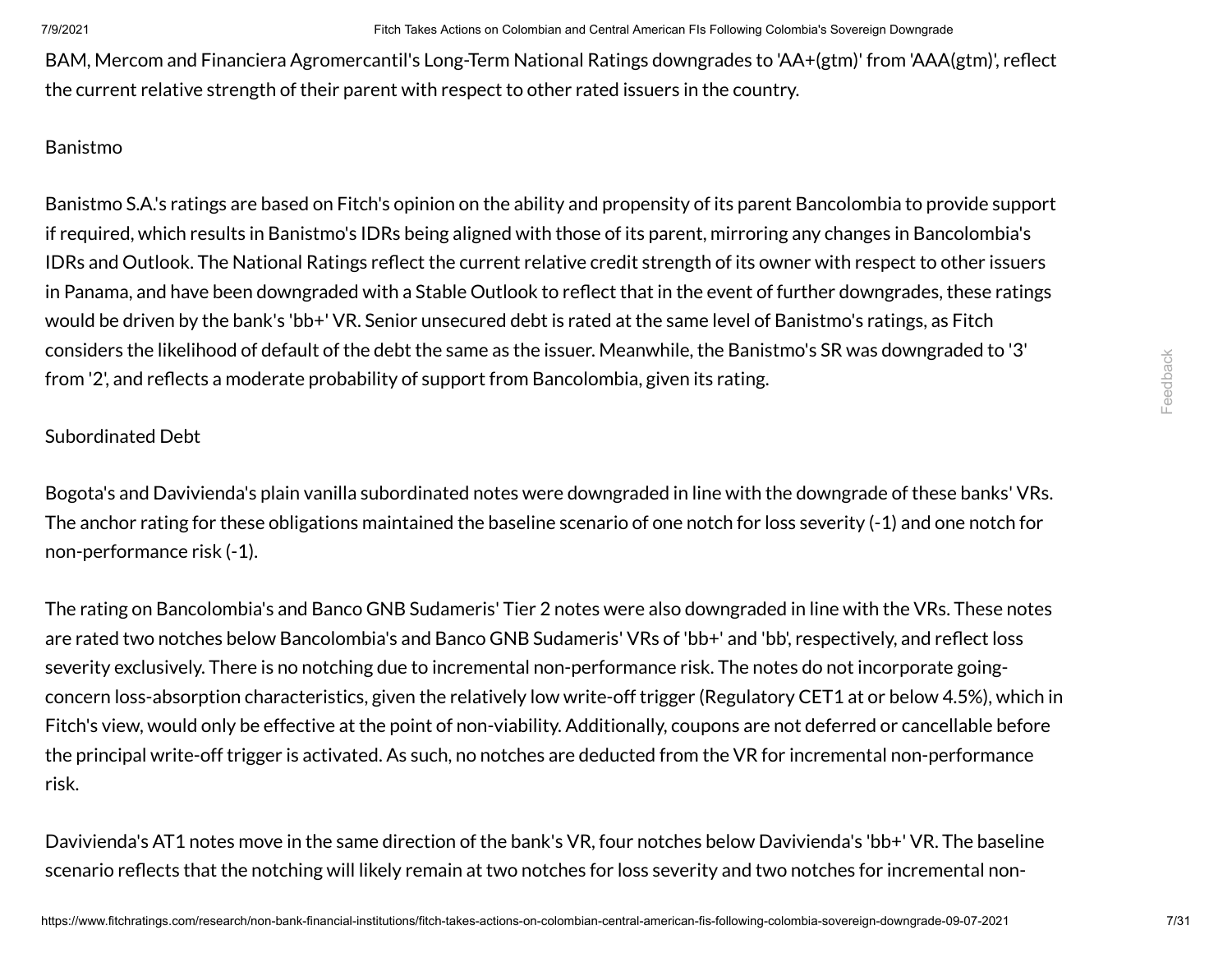performance risk. According to Fitch's criteria, this is the minimum downward notching for deeply subordinated notes with fully discretionary coupon cancellation issued by banks with a VR anchor of 'bb+'.

The notching reflects the notes' higher loss severity in light of their deep subordination, and additional non-performance risk relative to the VR, given the high write-down trigger of CET1 at 5.125% and full discretion to cancel coupons.

Mirroring its anchor rating, BBVA Colombia´s subordinated debt has been downgraded to 'BB' from 'BB+', two notches below what Fitch considers the appropriate anchor rating, the bank's support-driven 'BBB-' Long-Term Foreign Currency IDR.

Support Ratings and Support Rating Floors

The SR was affirmed at '3' and SRF rating revised to 'BB' from 'BB+' for Bogota, Bancolombia and Davivienda due to the sovereign's reduced ability to provide support following the recent downgrade.

The SR was downgraded to '3' from '2' and SRF revised to 'BB+' from 'BBB-' for Bancoldex, Findeter, FDN and Banagrario due to the sovereign's reduced ability to provide support after the recent downgrade.

Banco de Occidente, Bancolombia Panama, Bancolombia Puerto Rico, and BOP's SRs were downgraded to '3' from '2' due to a moderate probability of support because of uncertainties about the ability or propensity of the potential provider of support.

BBVA Colombia´s SR was affirmed at '2', reflecting its role as one of BBVA's important subsidiaries in Latam. In Fitch's opinion, BBVA Colombia is strategically important for BBVA's strategy and institutional support should be forthcoming, if required. BBVA has a consistent track record of support for its subsidiaries and its ability to support them is illustrated by its 'BBB+' rating. The SR was affirmed at "3" and SRF rating revised to "BB" from "BB+" for Bogota, Bancolombia and Davivienda due to the<br>sovereign's reduced ability to provide support following the recent downgrade.<br>The SR was downgraded to

#### RATING SENSITIVITIES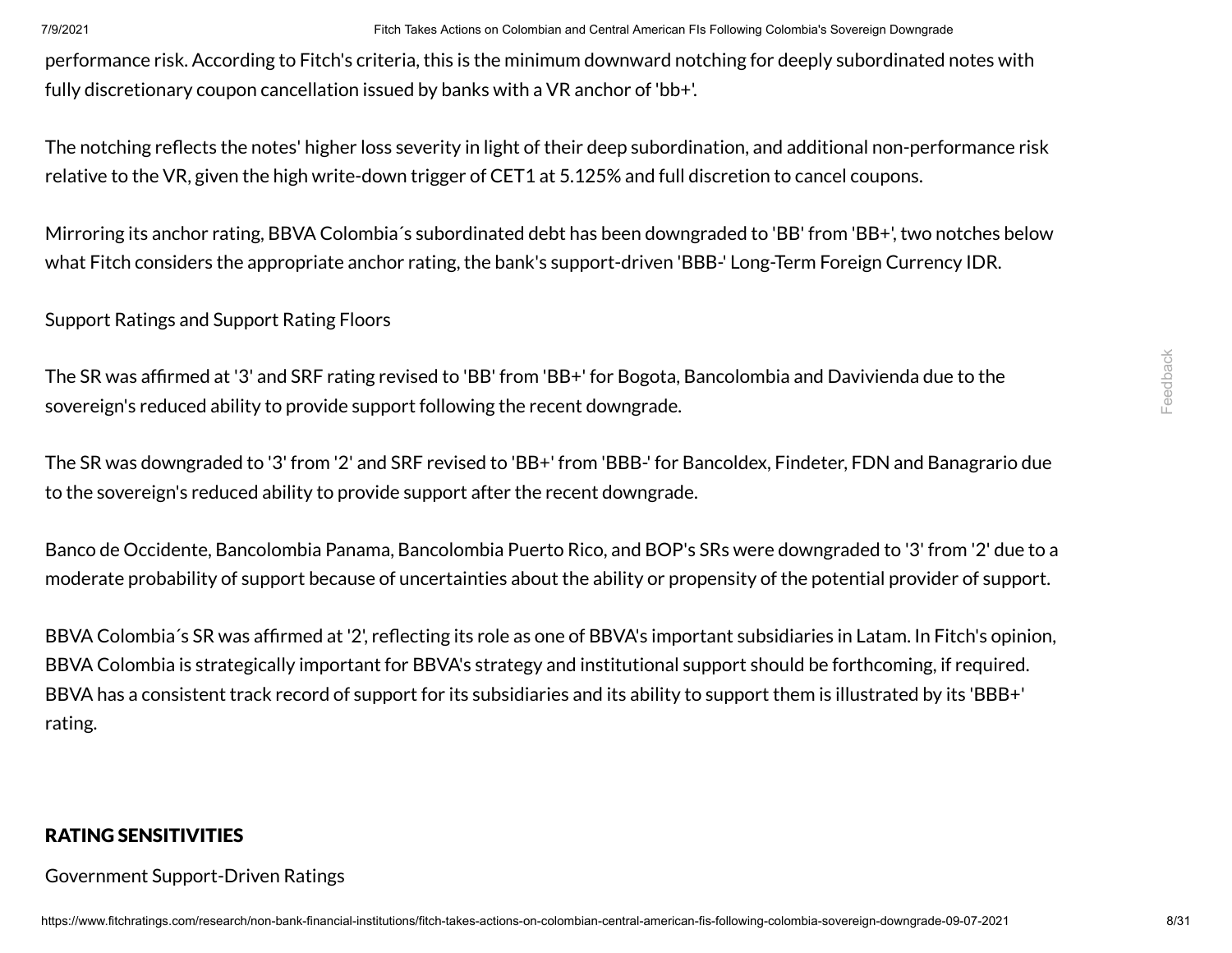Factors that could, individually or collectively, lead to positive rating action/upgrade:

-- Given the limitations of the operating environment an upgrade is unlikely in the medium term;

--As development banks that are majority owned by the state, Bancoldex, Findeter, FDN and Banco Bangrario's creditworthiness and ratings are directly linked to those of the sovereign. Hence, its ratings and Outlook will move in line with any potential change in Colombia's ratings.

Factors that could, individually or collectively, lead to negative rating action/downgrade:

--As a development banks that are majority owned by the state, Bancoldex, Findeter, FND and Banco Banagrario's creditworthiness and ratings are directly linked to those of the sovereign. Hence, its ratings and Outlook will move in line with any potential change in Colombia's ratings; As a decrease in the bank's stare in may when the stare, because, there is, two and bando bands will move in line with<br>any potential change in Colombia's ratings;<br>Although motion any change in the government's support prop

--Fitch will monitor any change in the government's support propensity, and particularly the potential impact on the development bank's ratings after the holding company legal framework is defined;

--Although not a baseline scenario, Bancoldex, Findeter, FDN and Banagrario's ratings could change if Fitch perceives a decrease in the bank's strategic importance to the government's public policies.

Support Ratings and Support Rating Floor

Potential changes in the public bank's Support Rating and Support Rating Floor would be driven by a change in Colombia's sovereign rating and/or a change in the expected propensity of support from the Colombian government.

Support Ratings and Support Rating Floors would be affected if Fitch changes its assessment of the government's ability and/or propensity to support Bancoldex, FDN, Banagrario and Findeter.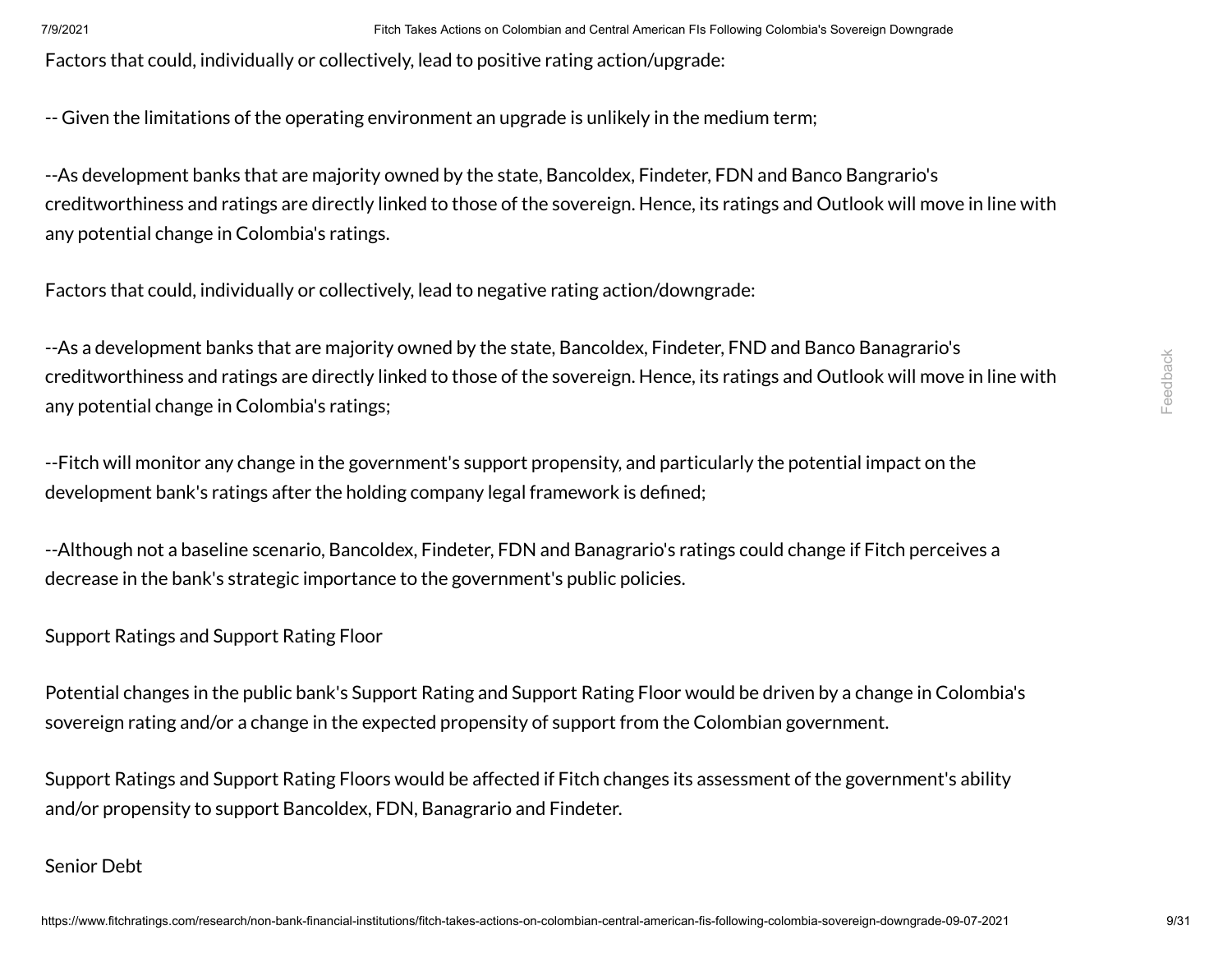Senior notes' ratings are sensitive to any changes in Findeter's IDRs.

Large Private Sector Banks

Bancolombia, Bogota, Davivienda and Banco de Occidente

Factors that could, individually or collectively, lead to negative rating action/downgrade:

--Bancolombia, Bogota, Davivienda and Banco de Occidente's VRs and IDRs are sensitive to a material deterioration in the local operating environment or a negative sovereign rating action;

--The ratings could be downgraded from a continued deterioration of the operating environment due to an extended period of economic disruption as a result of the coronavirus that leads to a significant deterioration of the asset quality and/or profitability (Operating profit to RWA consistently below 1.5%), resulting in an erosion of capital cushions if the CET1 ratio falls consistently below 10%. -The ratings could be downgraded from a continued deterioration of the operating environment due to an extended period of<br>
economic disruption as a result of the coronavirus that leads to a significant deterioration of th

--Bogota's ratings could also be negatively affected if the bank fails to restore its core and tangible capital ratios according to Fitch's expected projections during the 12 months after completion of MFG acquisition (tangible capital to tangible asset ratio consistently above 8.5%).

Factors that could, individually or collectively, lead to positive rating action/upgrade:

--Given the limitations of the operating environment, a ratings upgrade is unlikely in the medium term for Bancolombia, Bogota, Davivienda and Occidente.

--Over the longer-term, an improvement in the OE along with the restoration of capital metrics and profitability toward prepandemic levels could be positive for creditworthiness.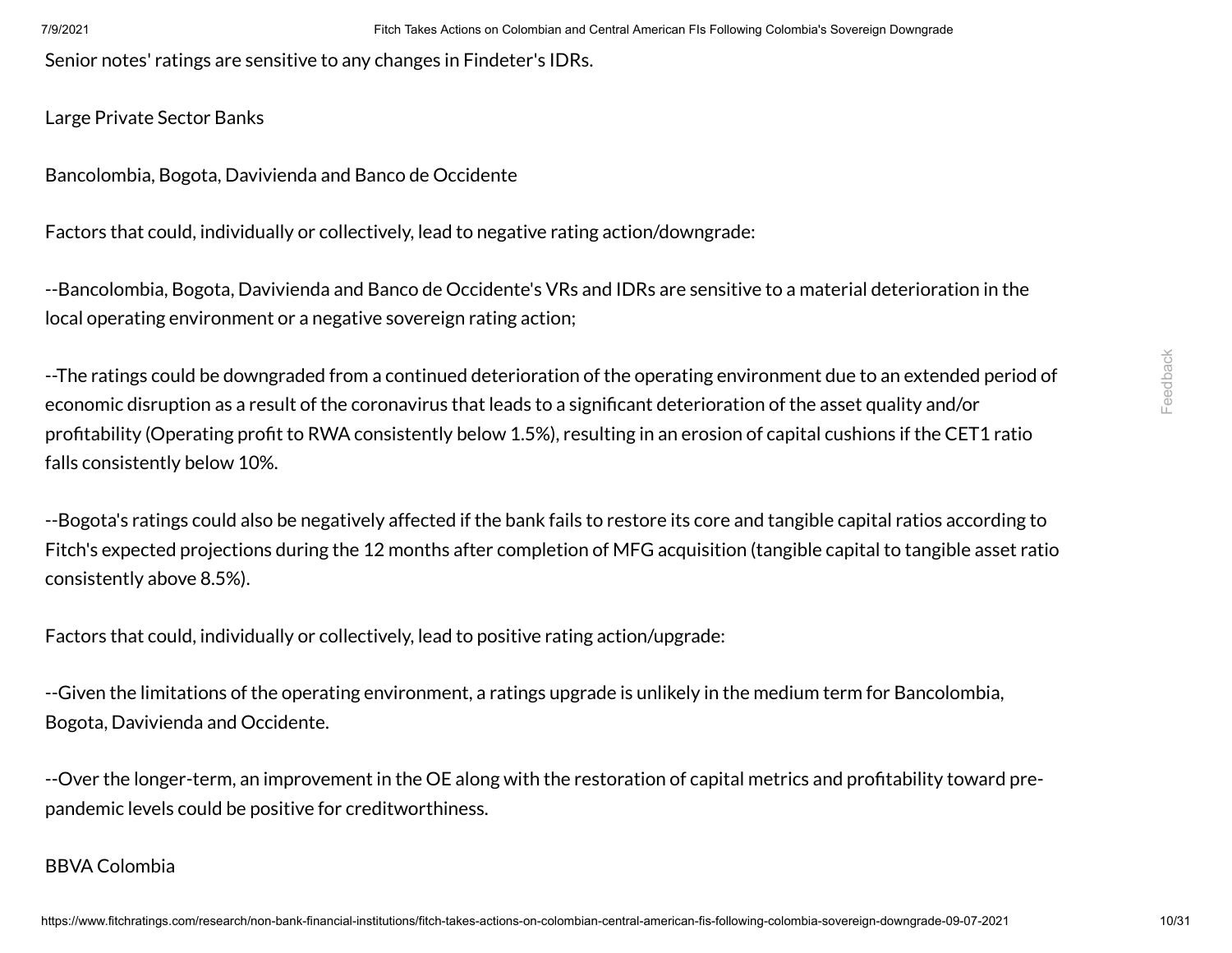Factors that could, individually or collectively, lead to negative rating action/downgrade:

--Negative rating actions on the Colombian sovereign rating would lead to similar actions on BBVA Colombia´s IDRs;

--BBVA Colombia's IDRs and Support Rating could also change if Fitch's assessment of its parent's ability and/or willingness to support the bank changes;

--BBVA Colombia's VR could be negatively affected if the bank's operating profit to RWA ratio or its FCC ratio decline consistently below 1.5% and 10%, respectively.

--An extended period of economic disruption as a result of the Coronavirus that leads to further deterioration in the operating environment, asset quality and/or profitability, resulting in an erosion of capital cushions would also be negative for the VR.

Factors that could, individually or collectively, lead to positive rating action/upgrade:

--While not likely in the current operating environment, a positive rating action on Colombia´s sovereign rating could lead to a similar action on BBVA Colombia's Foreign Currency IDRs and VR. An excellence persoarbe continue tassed quality and/or profitability, resulting in an erosion of capital cushions would also be negative for the VR.<br>
Factors that could, individually or collectively, lead to positive ratin

Support Rating and Support Rating Floor

Factors that could, individually or collectively, lead to positive rating action/upgrade:

- The banks' SR and SRF are potentially sensitive to any positive change in assumptions as to the propensity or ability of Colombia to provide timely support to the bank.

Factors that could, individually or collectively, lead to negative rating action/downgrade:

- The banks' SR and SRF are potentially sensitive to any negative change in assumptions as to the propensity or ability of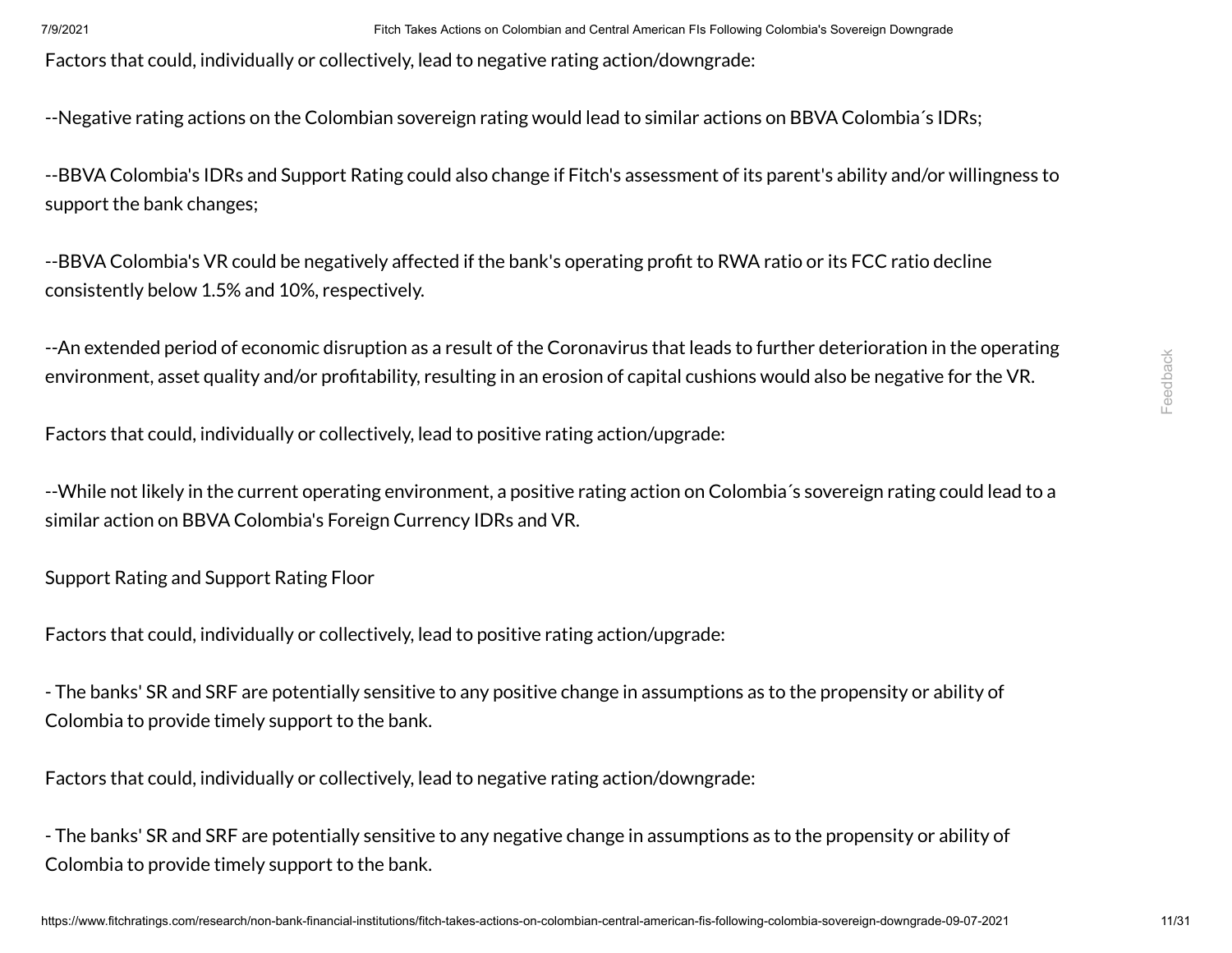Subordinated Debt and Other Hybrid Securities

--Subordinated debt ratings will mirror any action on the bank's VRs for Bancolombia, Banco de Bogota and Banco Davivienda.

BBVA Colombia subordinated debt ratings will mirror any action on the anchor rating, which is the bank's support- driven Foreign Currency IDR.

Mid-Sized Private Sector Banks

Itau Corpbanca Colombia

Factors that could, individually or collectively, lead to negative rating action/downgrade:

--Itau Colombia's ratings could be downgraded if the operating profit to RWA ratio falls consistently below 0.5%, especially considering the sensitive margins and additional loan impairment charges;

--The ratings could also be pressured by a material deterioration of asset quality that leads to a sustained decline in the CET1 ratio to below 9% due to the disruption of economic activity and financial markets from the coronavirus pandemic and challenging operating environment.

--Ratings are also sensitive to a further OE deterioration.

--Additionally, although Fitch considers the subsidiary's credit profile to be mostly independent from that of its ultimate parent, the VR and IDRs may be pressured in a scenario of further downgrades of Itau Unibanco Holding (BB/Negative), because, under Fitch's criteria, the intrinsic credit profile of a subsidiary bank cannot be completely delinked from that of its parent. Factors that could, individually or collectively, lead to negative rating action/downgrade:<br>
--Itau Colombia's ratings could be downgraded if the operating profit to RWA ratio falls consistently below 0.5%, especially<br>
--I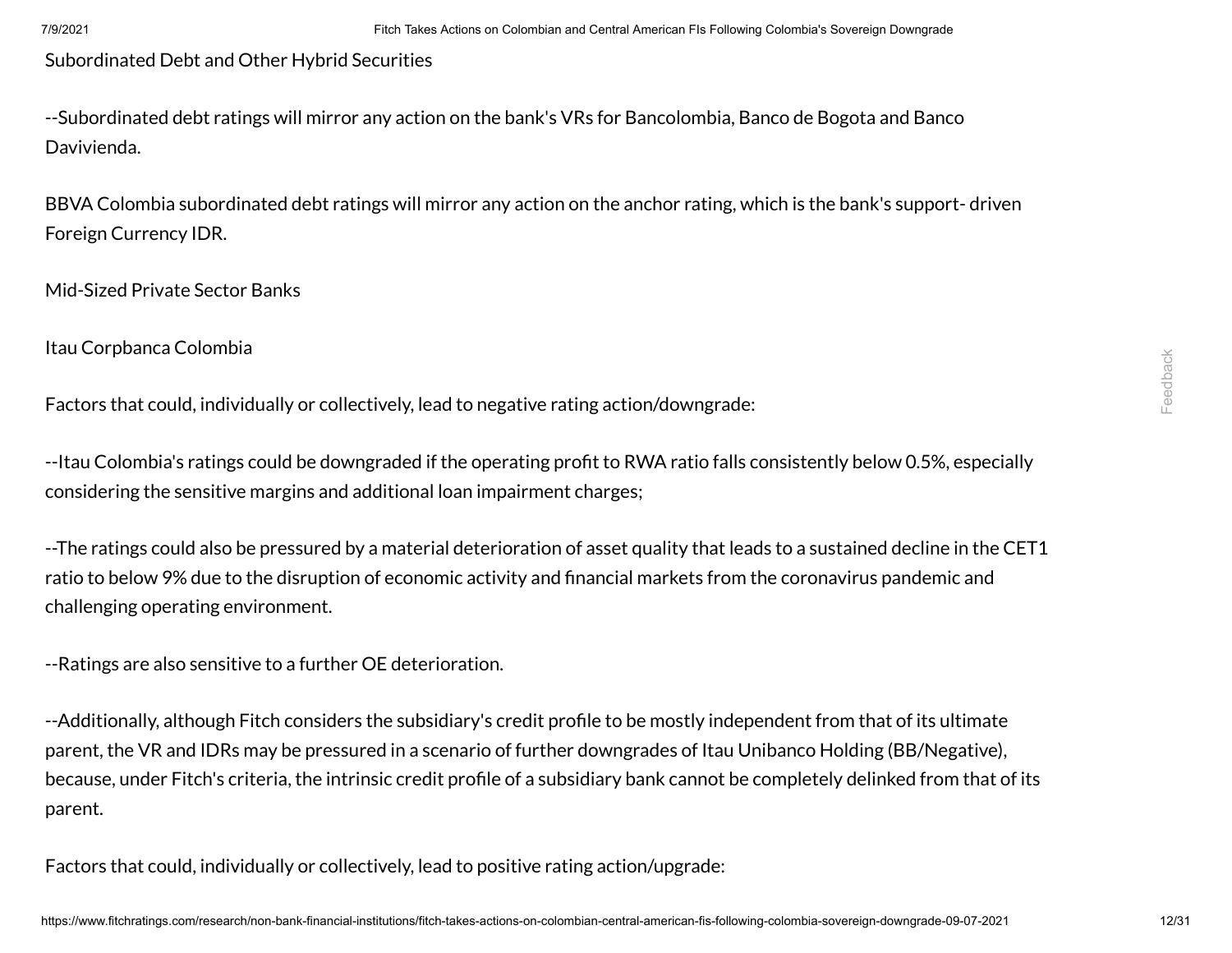-- Ratings could be positively affected if the OE stabilizes, reducing pressures on asset quality and if the bank is able to sustain or rebuild its profitability metrics;

--While unlikely in the current operating environment, positive rating actions could occur over the medium term if the bank demonstrates a capacity to relevantly improve earnings and asset quality metrics, while sustaining a CET1 ratio greater than 12% amid the relatively faster loan growth that the bank could have within a better operating environment.

Support Ratings and Support Rating Floor

Factors that could, individually or collectively, lead to positive rating action/upgrade:

--Upside potential for the SR and SRF is limited and can only occur over time with material growth of the bank's systemic importance; --Upside potential for the SR and SRF is limited and can only occur over time with material growth of the bank's systemic<br>importance;<br>--Upside potential on the SR could also occur over time from a material improvement of t

--Upside potential on the SR could also occur over time from a material improvement of the parent company's ratings.

Factors that could, individually or collectively, lead to negative rating action/downgrade:

--The SR and SRF could be downgraded if the bank lose material market share in terms of loans and customer deposits.

GNB VR, IDRs, and Subordinated Debt

Factors that could, individually or collectively, lead to negative rating action/downgrade:

--Downside pressure for the VR and IDRs would arise from further deterioration of the CET1 ratio (consistently below 8%), especially if accompanied by negative trends in its profitability and/or asset quality metrics.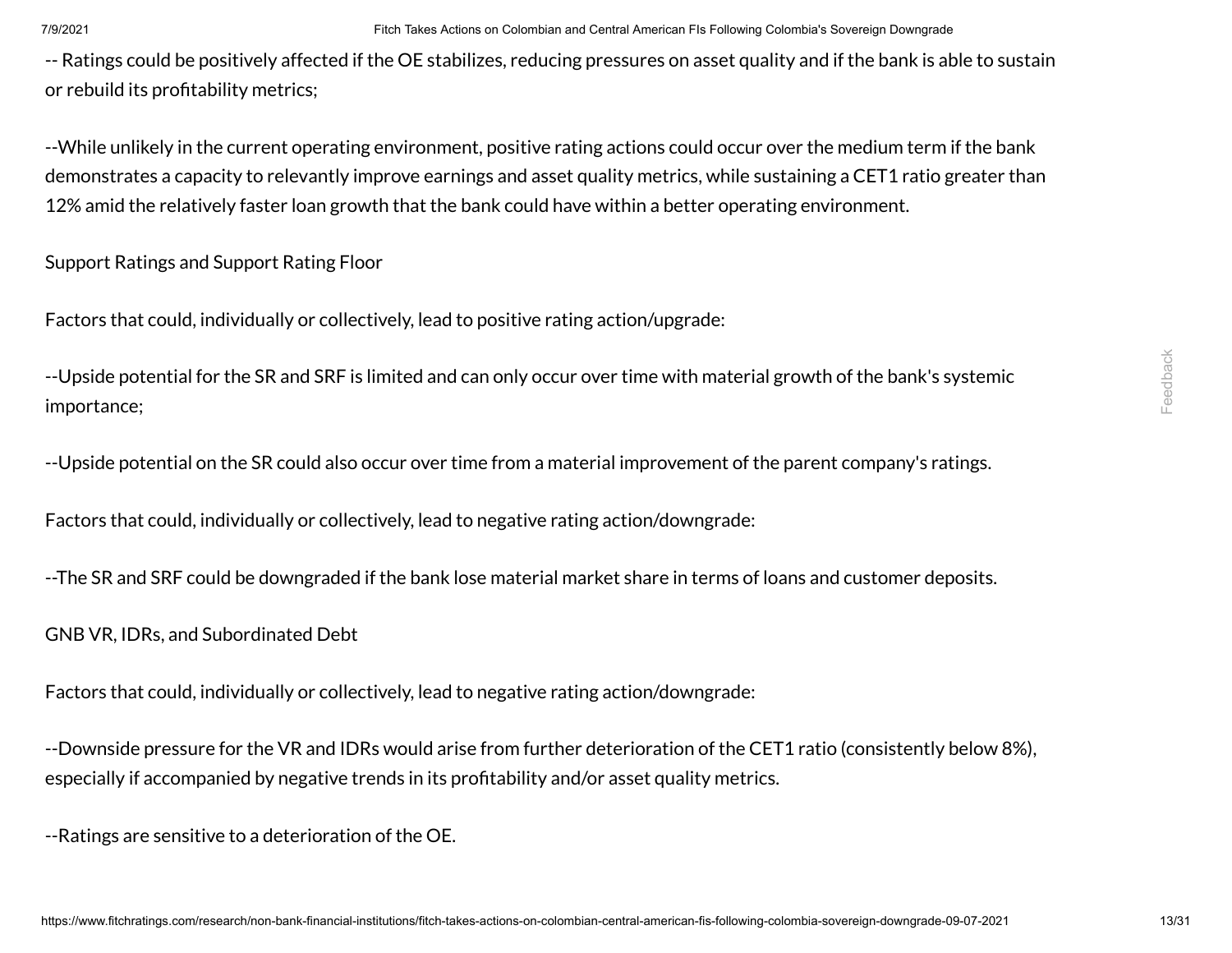--As the subordinated debt rating is two notches below GNB's VR anchor, the rating is sensitive to a downgrade in the VR. The rating is also sensitive to a wider notching from the VR if there is a change in Fitch's view on the non-performance risk of these instruments on a going-concern basis, which is not the baseline scenario.

Factors that could, individually or collectively, lead to positive rating action/upgrade:

-- Ratings could be positively affected if the bank is able to sustain or rebuild its profitability metrics;

--Upside potential for the international ratings is heavily contingent on a material improvement on capitalization levels, which is currently one of the high influence rating factors under Fitch's rating approach. An upgrade of the VR and IDRs could arise if the bank is able to reach and sustain a capital ratio greater than 12%, while avoiding material deterioration of its other financial and qualitative credit fundamentals, with consistently better results, in the form of operating earnings over risk weighted assets greater than 2%.

As the subordinated debt rating is two notches below GNB's VR anchor, the rating is sensitive to an upgrade in the VR.

Support Ratings and Support Rating Floor

Upside potential for the SR and SRF is limited, as a significant growth of market share in Colombia is unlikely in the near and medium term. Should the bank's role as a market maker, or the market share of retail deposits decrease, the SR and SRF rating might eventually be revised downward. rice dank is aller to reach and sustain a capital and consistently better results, in the form of operating earnings over risk<br>twisted assets greater than 2%.<br>Weighted assets greater than 2%.<br>As the subordinated debt ratin

Gilex Holding IDRs and Senior Debt

Factors that could, individually or collectively, lead to negative rating action/downgrade:

--GH's ratings are sensitive to a change in GNB's ratings, and the rating of the former will likely move in line with potential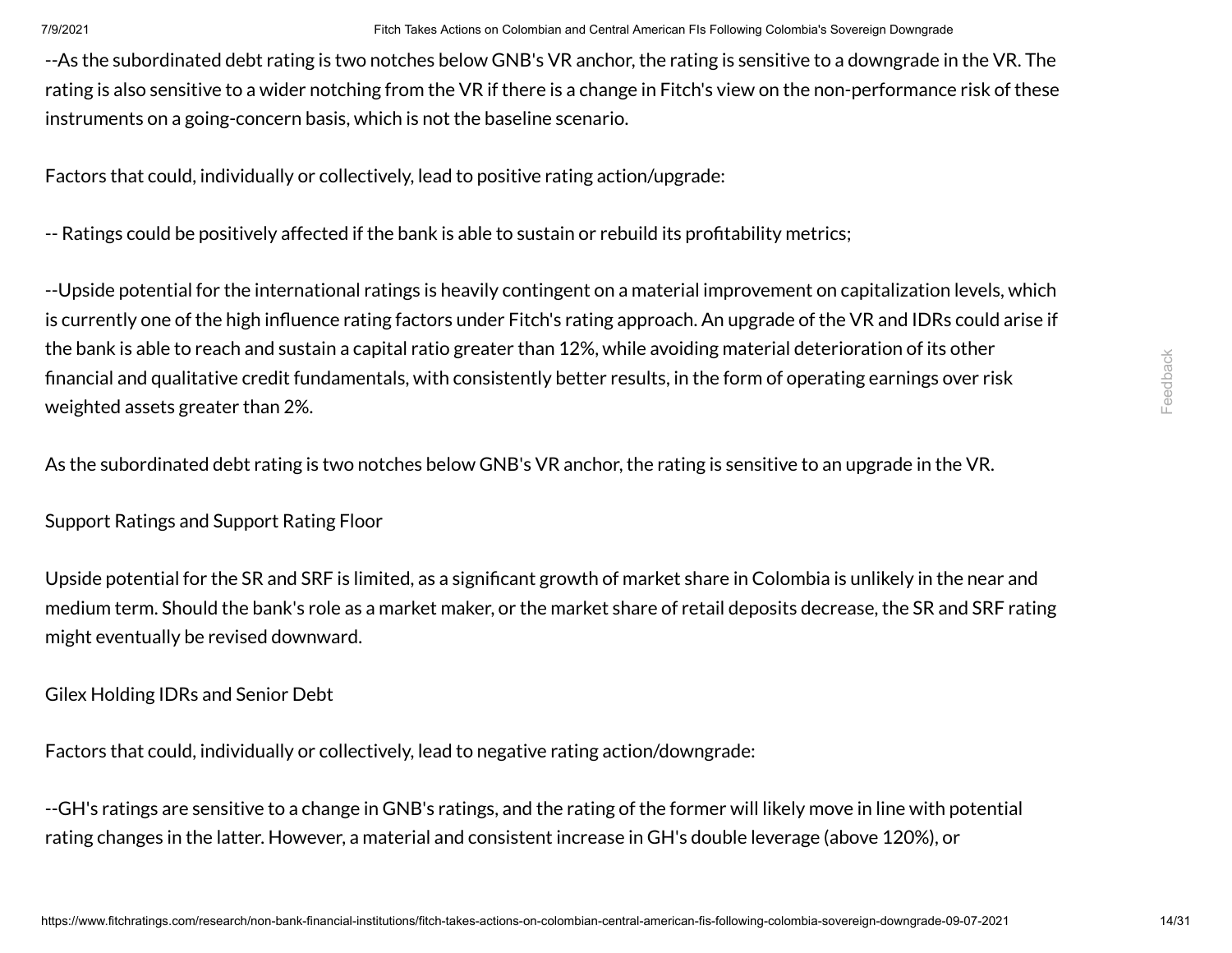deterioration in its debt servicing ability, could negatively impact GH's rating and widen the difference relative to GNB's ratings;

--The ratings for GH's senior debt would move in line with GH's Long-Term IDR.

Factors that could, individually or collectively, lead to positive rating action/upgrade:

--An upgrade in GNB's rating will mirror in GH's ratings.

Grupo Aval's, Aval Limited, Corficolombiana and BOP

Grupo Aval's IDR would remain at the same level as Bogota's and would move in tandem with any rating actions on its main operating subsidiary.

Under Fitch's current support assessment, Corficolombiana's IDR will likely remain at the level determined by its VR, or at the same level as its main shareholder and its controlling company, whichever is higher.

BOP's IDRs are support-driven and aligned with those of its parent's. Therefore, these ratings would mirror any changes in Banco de Occidente's IDRs.

#### Sura AM

Factors that could, individually or collectively, lead to positive rating action/upgrade:

--Given the limitations of the operating environments in the primary countries where Sura AM operates, an upgrade is unlikely in the medium term.

--Over the medium term, the ratings could be upgraded if Sura AM consistently improves its financial profile, with leverage (gross debt/EBITDA) improving and remaining below 1.5x and interest coverage (EBITDA/interest expense) rising and Grupo Aval's IDR would remain at the same level as Bogota's and would move in tandem with any rating actions on its main<br>operating subsidiary.<br>Under Fitch's current support assessment, Corficolombiana's IDR will likely rem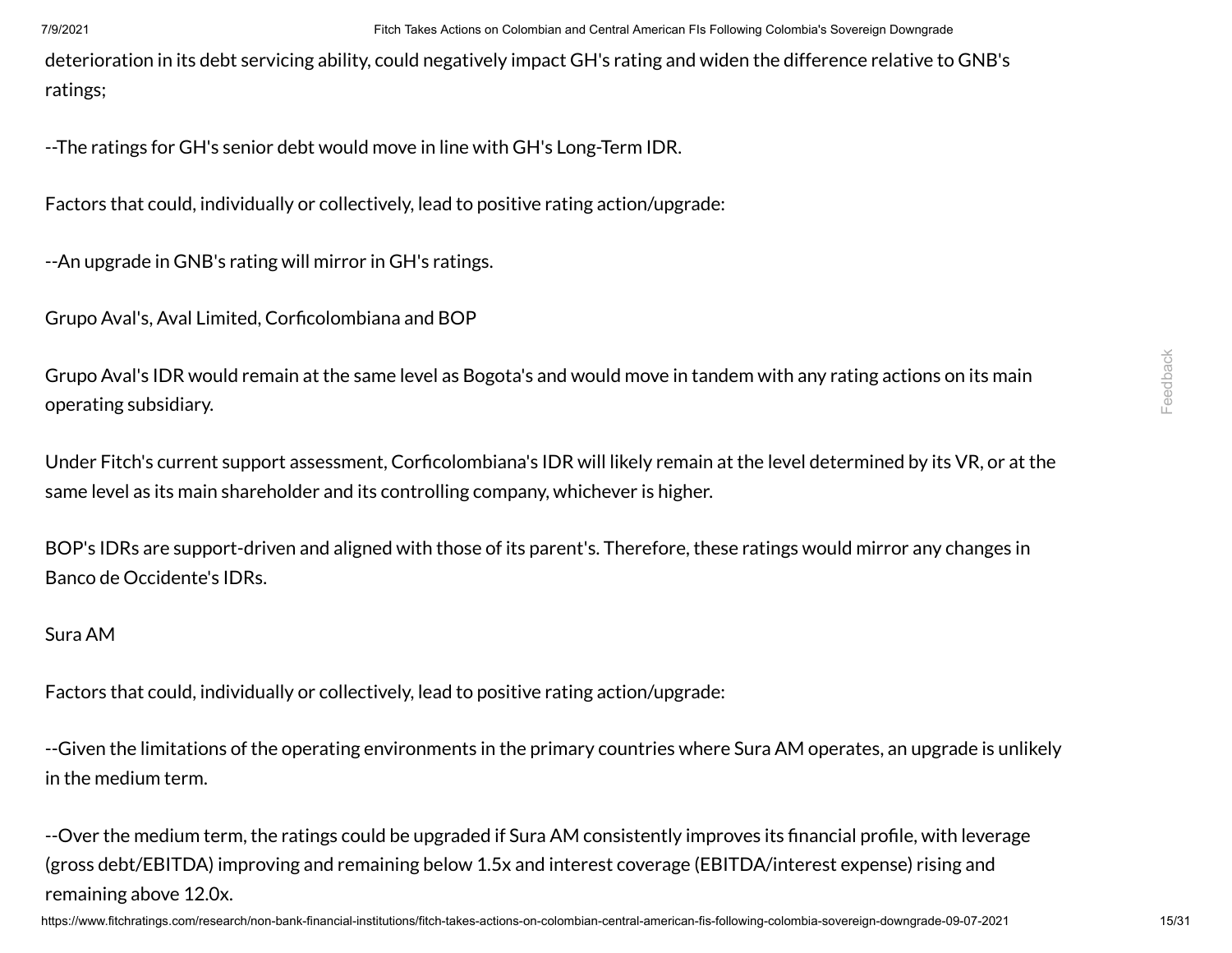Factors that could, individually or collectively, lead to negative rating action/downgrade:

--Further negative revisions of the operating environments of its key markets or a significantly adverse change in regulation could affect Sura AM's ratings negatively.

--An erosion of Sura AM's credit metrics such that its debt to adjusted EBITDA ratio deteriorates and remains consistently above 3.0x, or its adjusted EBITDA/financial expense remains well below 6.0x, its ratings could be pressured downwards.

--Although not Fitch's base case, a severe deterioration of its parent's credit profile (Grupo de Inversiones Suramericana BBB-/Negative) would weigh on its ratings as a contagion effect cannot be ruled out.

--The senior unsecured debt would generally move together with Sura AM's Long-Term IDR.

BAC International Bank, Inc. (BIB) and Multibank, Inc.

Factors that could, individually or collectively, lead to positive rating action/upgrade:

--Positive rating actions on BIB and Multibank's IDR, National Ratings and SR could be driven by positive rating actions on Banco de Bogota's IDR; --The senior unsecured debt would generally move together with Sura AM's Long-Term IDR.<br>
BAC International Bank, Inc. (BIB) and Multibank, Inc.<br>
Factors that could, individually or collectively, lead to positive rating act

--Positive rating actions on Multibank's IDR and National Ratings could be driven by positive rating action on its VR.

--Multibank's senior unsecured debt would mirror any potential upgrade on the bank's ratings.

--BIB's perpetual subordinated bonds' National Rating would be upgraded in case of positive actions on BIB's National Ratings, as the bonds' ratings will maintain its four-notch difference with respect to the issuer's National Rating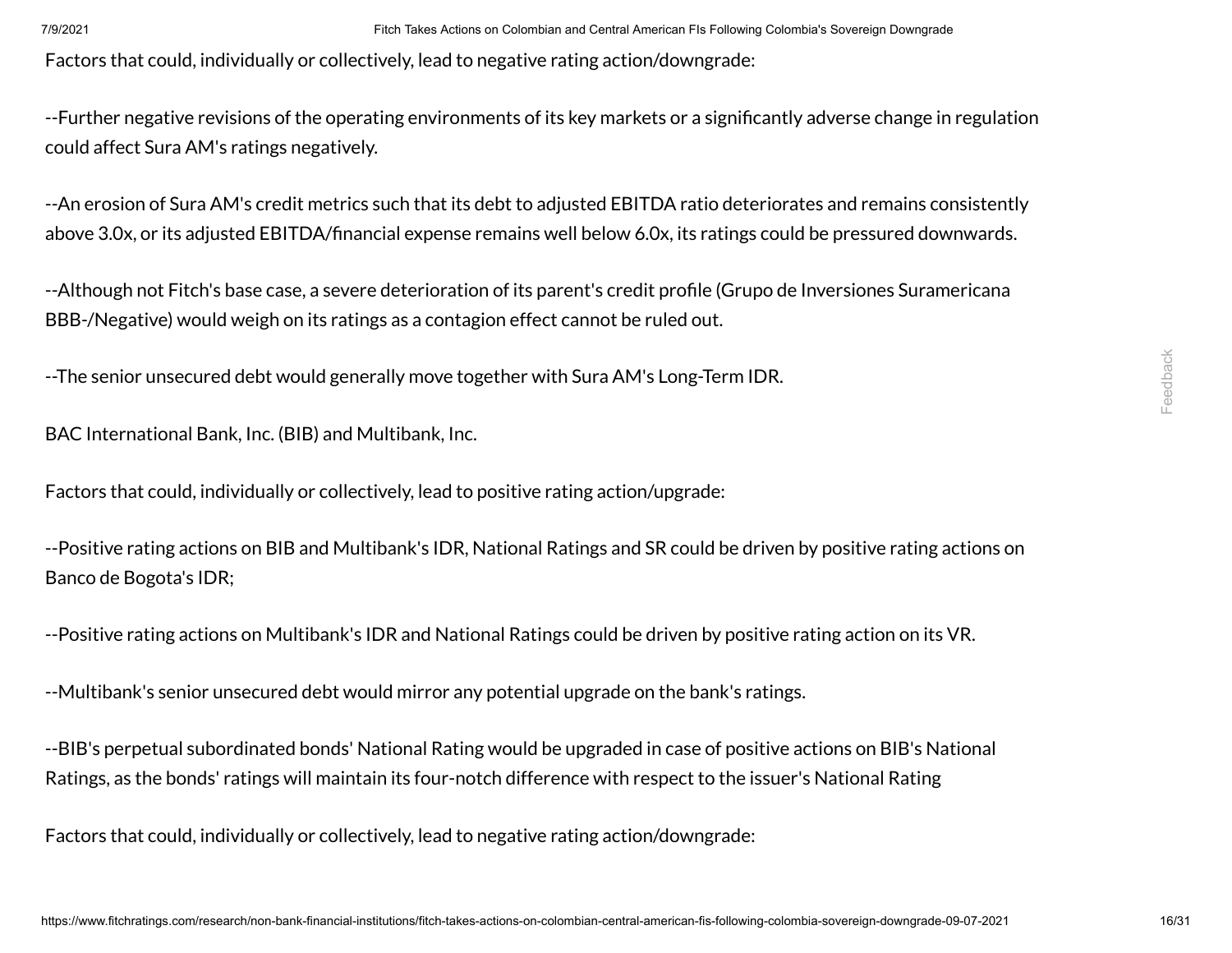--Any negative action on Banco de Bogota's IDRs would also lead to a similar action on BIB's IDRs; in addition, its IDR could also change if Fitch's assessment of its parent's willingness to support its subsidiary changes;

--A downgrade of Multibank's IDR and National Ratings could be possible only if both its VR and Banco de Bogota's IDRs are downgraded;

--A downgrade of BIB and Multibank's SR could result from a multi-notch downgrade of Banco de Bogota's IDR or from a reduced propensity of Banco de Bogota to support its subsidiary, both of which are unlikely at present.

--Multibank's senior unsecured debt would mirror any potential downgrade on its IDRs;

--BIB's perpetual subordinated bonds' National Rating would be downgraded in case of negative actions over BIB's National Ratings, as the bonds' ratings will maintain its four-notch difference respect to the issuer's National Rating.

BAC Guatemala, BB, Credomatic and FC

Factors that could, individually or collectively, lead to positive rating action/upgrade:

--Improvement in Fitch's assessment of Banco de Bogota's capacity or propensity to support its subsidiaries.

Factors that could, individually or collectively, lead to negative rating action/downgrade:

--Lower capacity or propensity of its shareholder to support its subsidiaries in Guatemala;

BP and BPR

The IDRs of these entities are support-driven and aligned with those of its parent's. Therefore, these ratings would mirror any changes in Bancolombia's IDRs. --BIB's perpetual subordinated bonds' National Rating would be downgraded in case of negative actions over BIB's National<br>Ratings, as the bonds' ratings will maintain its four-notch difference respect to the issuer's Natio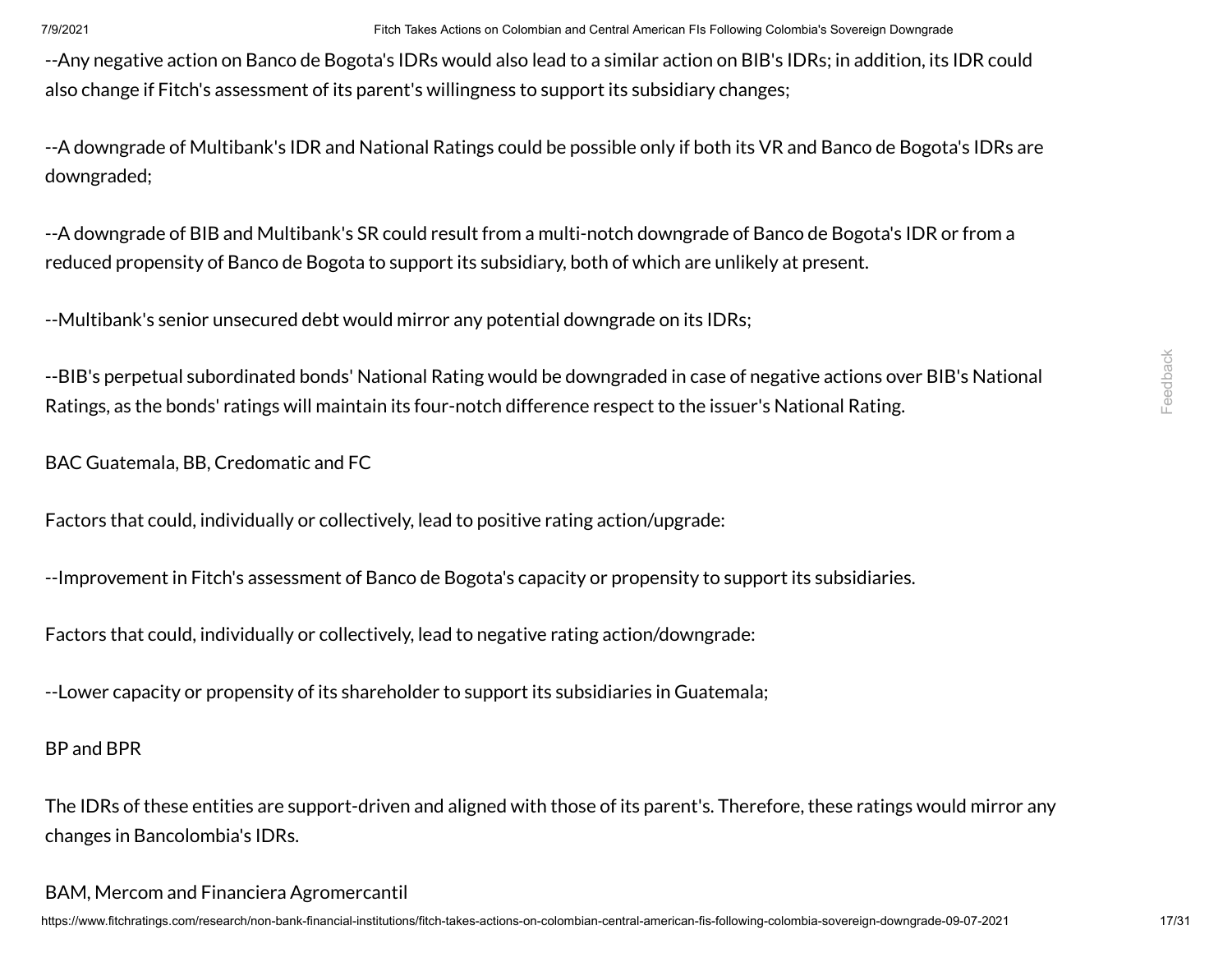Factors that could, individually or collectively, lead to negative rating action/downgrade:

BAM

--A downgrade on Bancolombia's IDRs would lead to a similar action on BAM's IDRs;

--BAM's SR and IDRs are sensitive to a downgrade of the sovereign rating and country ceiling;

## BAM, FINANCIERA AGROMERCANTIL and MERCOM

--The National Ratings could be downgraded if Fitch's assessment of Bancolombia's ability or willingness to support its subsidiaries is modified.

Factors that could, individually or collectively, lead to positive rating action/upgrade:

#### BAM

--BAM's Foreign Currency IDR and SR have limited upside potential given the current sovereign rating and country ceiling;

--An upgrade on Bancolombia's IDRs would lead to a similar action on BAM's Local Currency IDR;

--An upgrade on Bancolombia's IDR, or a modification of Fitch's assessment of the parent bank's ability or willingness to support its subsidiaries, could result in a similar action on the National Ratings. Me ructionar nating could be coming lated in the histossament of banksommed staining of winning insists of supporting<br>Eactors that could, individually or collectively, lead to positive rating action/upgrade:<br>-BAM's Foreign

#### Banistmo

Factors that could, individually or collectively, lead to negative rating action/downgrade:

https://www.fitchratings.com/research/non-bank-financial-institutions/fitch-takes-actions-on-colombian-central-american-fis-following-colombia-sovereign-downgrade-09-07-2021 18/31 --Since Banistmo's support-driven IDR is at the same level as its standalone creditworthiness as reflected in its VR, a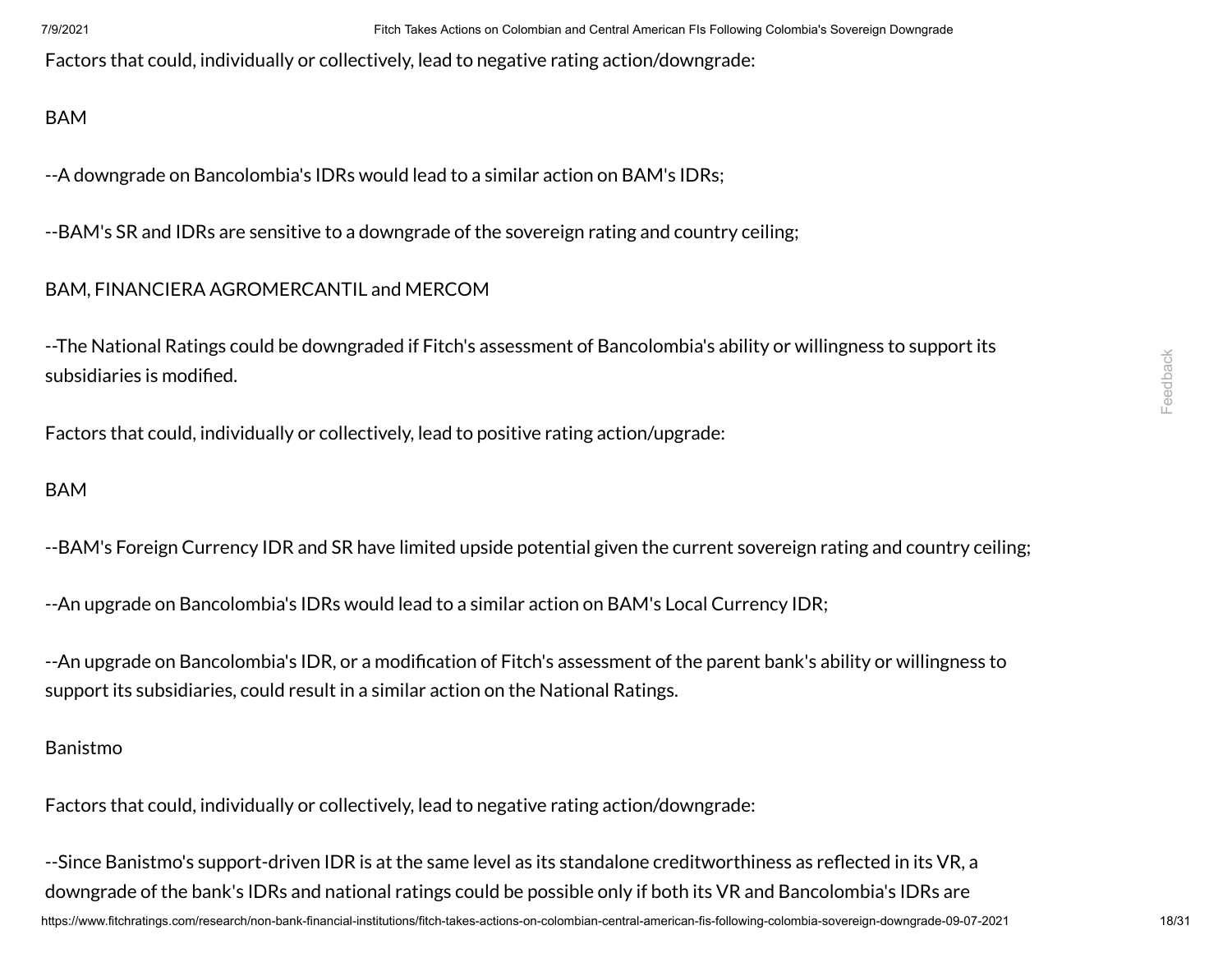downgraded;

--A downgrade of more than two or more notches of Bancolombia's IDRs would trigger similar rating action on the bank's SR. Also, a change in Fitch's support assessment that implies a reduction in Bancolombia's propensity to support the bank;

--Banistmo's senior unsecured debt would mirror any potential downgrade on the bank's International and national ratings.

Factors that could, individually or collectively, lead to positive rating action/upgrade:

--A positive rating action on Bancolombia's IDRs would trigger similar rating action on Banitsmo's IDRs, SR and national ratings;

--Banistmo's senior unsecured debt would mirror any potential upgrade on the bank's ratings

## ESG CONSIDERATIONS

Banco GNB Sudameris S.A. has an ESG Relevance Score of '4' for Governance Structure due to key person risk, which has a negative impact on the credit profile, and is relevant to the rating[s] in conjunction with other factors.

Gilex Holding S.A. has an ESG Relevance Score of '4' for Group Structure due to key person risk, which has a negative impact on the credit profile, and is relevant to the ratings in conjunction with other factors.

Unless otherwise disclosed in this section, the highest level of ESG credit relevance is a score of '3'. This means ESG issues are credit-neutral or have only a minimal credit impact on the entity(ies), either due to their nature or the way in which they are being managed by the entity(ies). For more information on Fitch's ESG Relevance Scores, visit [www.fitchratings.com/esg](http://www.fitchratings.com/esg) ratings,<br>-Banistmo's senior unsecured debt would mirror any potential upgrade on the bank's ratings<br>ESG CONSIDERATIONS<br>Banco GNB Sudameris S.A. has an ESG Relevance Score of '4' for Governance Structure due to key person r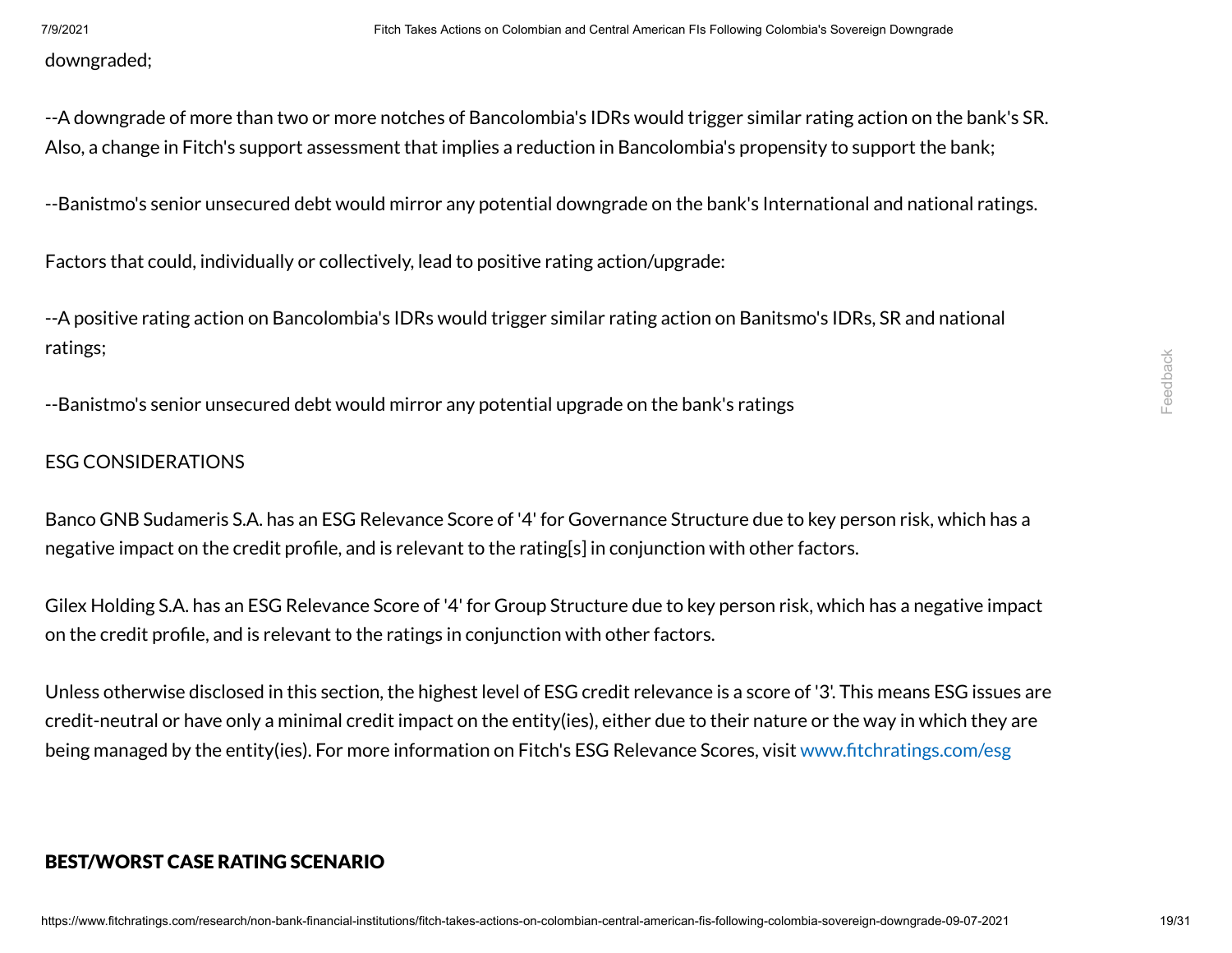International scale credit ratings of Financial Institutions and Covered Bond issuers have a best-case rating upgrade scenario (defined as the 99th percentile of rating transitions, measured in a positive direction) of three notches over a three-year rating horizon; and a worst-case rating downgrade scenario (defined as the 99th percentile of rating transitions, measured in a negative direction) of four notches over three years. The complete span of best- and worst-case scenario credit ratings for all rating categories ranges from 'AAA' to 'D'. Best- and worst-case scenario credit ratings are based on historical performance. For more information about the methodology used to determine sector-specific best- and worst-case scenario credit ratings, visit <https://www.fitchratings.com/site/re/10111579>

#### SUMMARY OF FINANCIAL ADJUSTMENTS

#### ESG CONSIDERATIONS

Banco GNB Sudameris S.A. has an ESG Relevance Score of '4' for Governance Structure due to key person risk, which has a negative impact on the credit profile, and is relevant to the rating[s] in conjunction with other factors.

Gilex Holding S.A. has an ESG Relevance Score of '4' for Group Structure due to key person risk, which has a negative impact on the credit profile, and is relevant to the ratings in conjunction with other factors.

Unless otherwise disclosed in this section, the highest level of ESG credit relevance is a score of '3'. This means ESG issues are credit-neutral or have only a minimal credit impact on the entity(ies), either due to their nature or the way in which they are being managed by the entity(ies). For more information on Fitch's ESG Relevance Scores, visit [www.fitchratings.com/esg](http://www.fitchratings.com/esg). SEG CONSIDERATIONS<br>
Banco GNB Sudameris S.A. has an ESG Relevance Score of '4' for Governance Structure due to key person risk, which has a<br>
megative impact on the credit profile, and is relevant to the rating[s] in conjun

## REFERENCES FOR SUBSTANTIALLY MATERIAL SOURCE CITED AS KEY DRIVER OF RATING

The principal sources of information used in the analysis are described in the Applicable Criteria.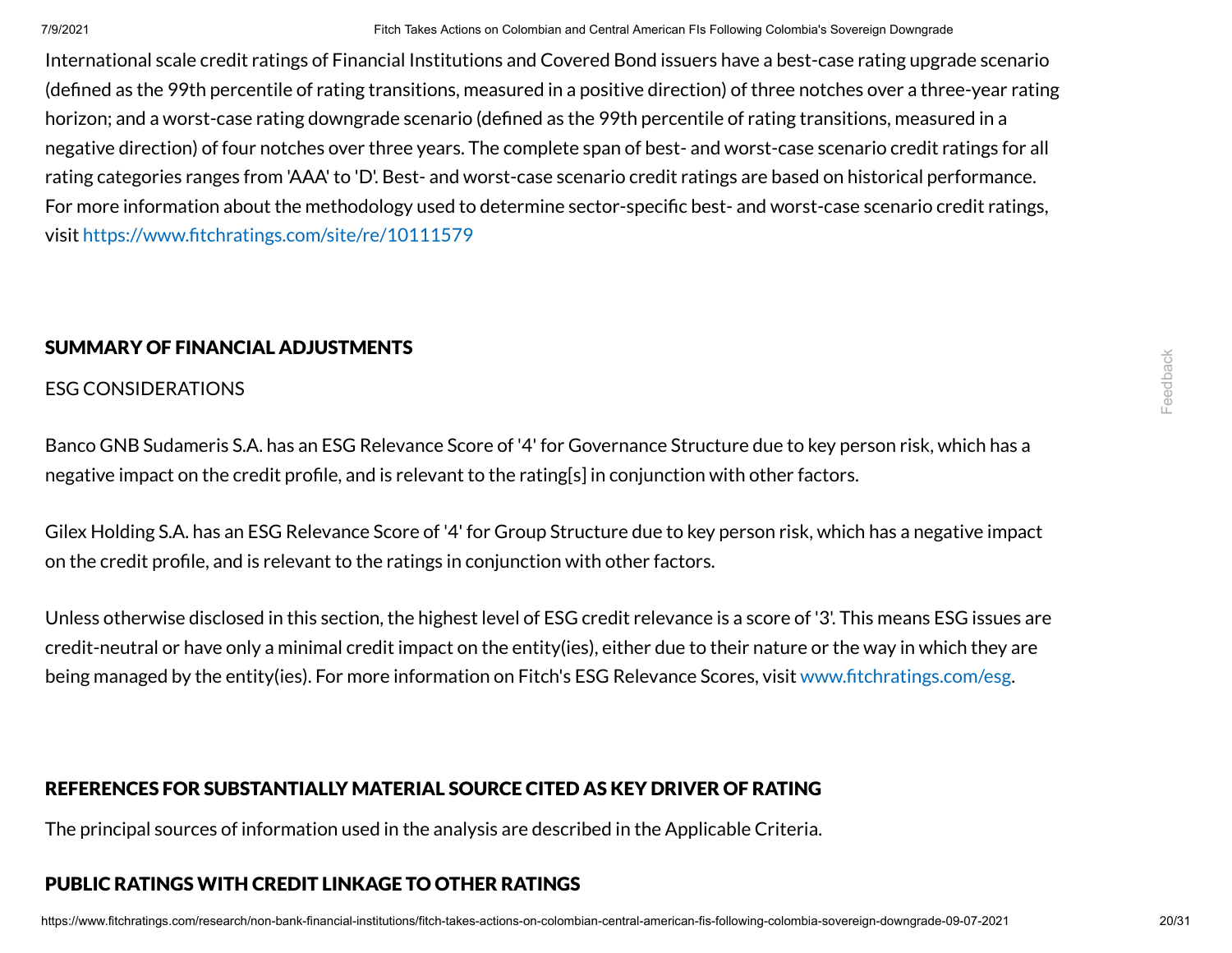The IDRs and national ratings of the following entities are driven by support from Bancolombia's ratings: Bancolombia (Panama) SA; Bancolombia Puerto Rico; Banistmo; Banco Agromercantil de Guatemala; Mercom Bank and Financiera Agromercantil.

The IDRs and national ratings of the following entities are driven by support or are linked to Banco de Bogota's ratings: Grupo Aval; BAC International Bank Inc; Multibank; Banco de América Central (Guatemala); Credomatic de Guatemala; Financiera de Capitales and BAC Bank Inc..

The IDRs of Banco de Occidente Panama are driven by support from Banco de Occidente's ratings.

The IDRs of Gilex Holding are are linked to Banco GNB Sudameris' ratings.

The IDRs of BBVA Colombia are driven by support from BBVA's ratings.

The rating of Grupo Aval Limited issuance is linked to the rating of Grupo Aval Acciones y Valores.

The IDRs of Banco Agrario; Bancoldex; FDN and Findeter are driven by support from Colombia's sovereign ratings.

#### RATING ACTIONS

| <b>ENTITY/DEBT</b>                   | <b>RATING</b> | <b>PRIOR</b>                   |           |                                          |
|--------------------------------------|---------------|--------------------------------|-----------|------------------------------------------|
| Financiera<br>Agromercantil,<br>S.A. | Natl LT       | AA+(gtm) Rating Outlook Stable | Downgrade | AAA(gtm) Rating<br><b>Outlook Stable</b> |
|                                      | Natl ST       | $F1+(gtm)$                     | Affirmed  | $F1+(gtm)$                               |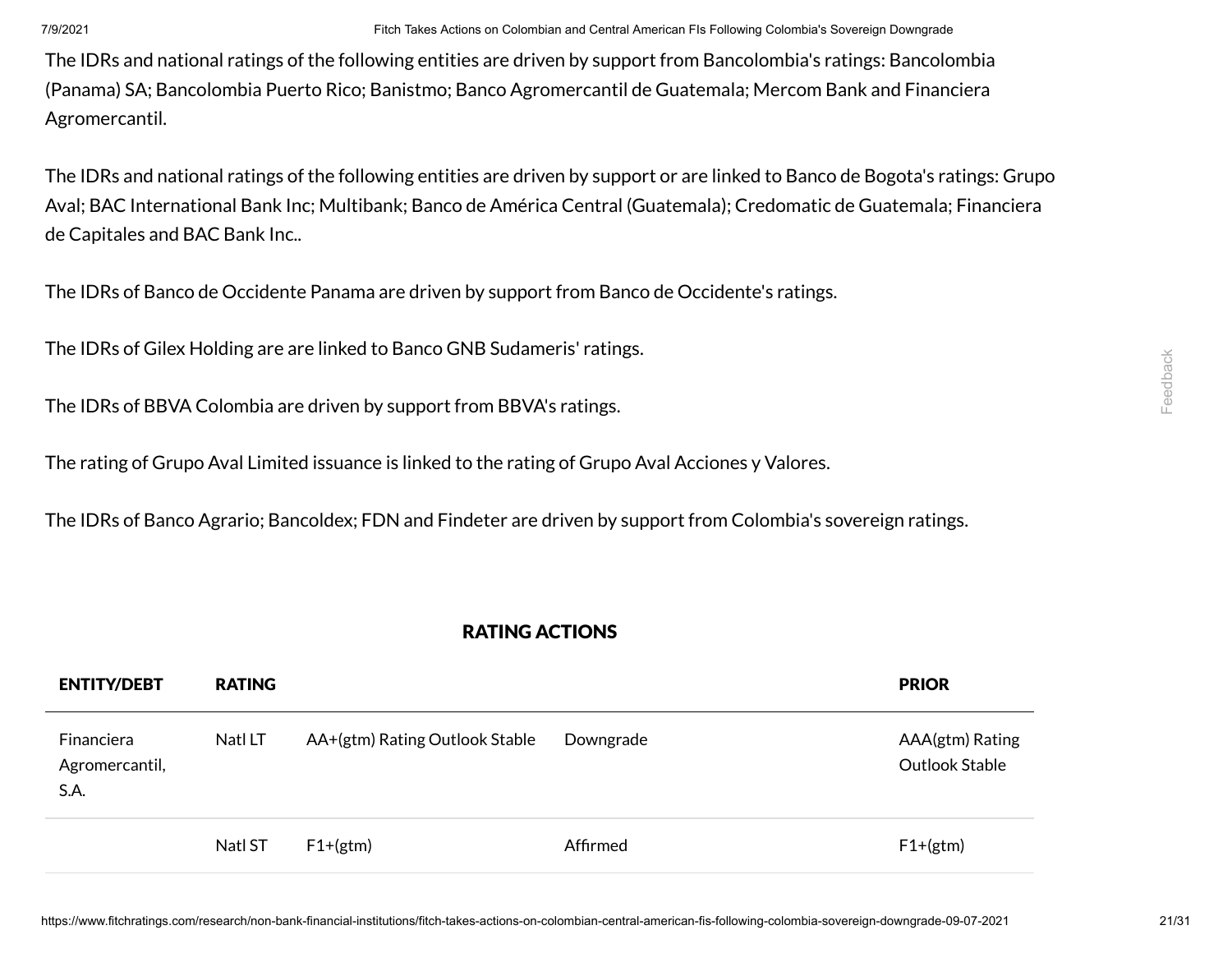7/9/2021 Fitch Takes Actions on Colombian and Central American FIs Following Colombia's Sovereign Downgrade

| <b>ENTITY/DEBT</b>                                                                         | <b>RATING</b> |                                |           | <b>PRIOR</b>                                    |
|--------------------------------------------------------------------------------------------|---------------|--------------------------------|-----------|-------------------------------------------------|
| Financiera de<br>Capitales, S.A.                                                           | Natl LT       | AA+(gtm) Rating Outlook Stable | Downgrade | AAA(gtm) Rating<br>Outlook Stable               |
|                                                                                            | Natl ST       | $F1+(gtm)$                     | Affirmed  | $F1+(gtm)$                                      |
| Financiera de<br>Desarrollo<br>$Territorial SA$ .<br><b>VIEW ADDITIONAL RATING DETAILS</b> | LT IDR        | BB+ Rating Outlook Stable      | Downgrade | <b>BBB-Rating</b><br>Outlook<br><b>Negative</b> |

#### FITCH RATINGS ANALYSTS

**Guillermo Marcenaro** Associate Director Primary Rating Analyst +503 2516 6610 guillermo.marcenaro@fitchratings.com Fitch Centroamérica, S.A Edificio Plaza Cristal 3er. Nivel San Salvador

# **Priscila Garcia** Associate Director Primary Rating Analyst +52 81 4161 7091 priscila.garcia@fitchratings.com Fitch Mexico S.A. de C.V. Prol. Alfonso Reyes No. 2612, Edificio Connexity, Piso 8, Col. Del Paseo Residencial, Monterrey 64920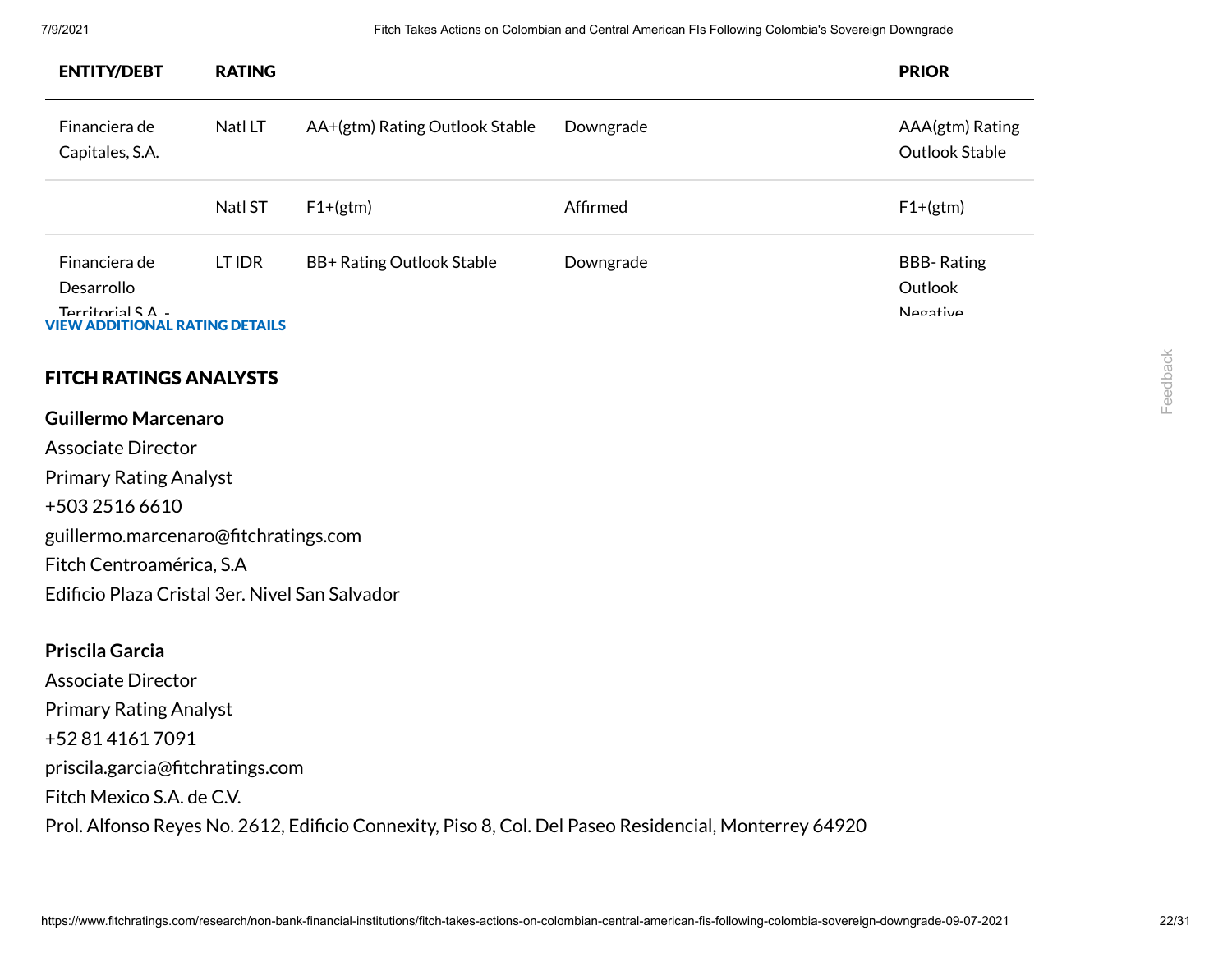#### **Theresa Paiz-Fredel**

Senior Director Primary Rating Analyst +1 212 908 0534 theresa.paiz-fredel@fitchratings.com Fitch Ratings, Inc. Hearst Tower 300 W. 57th Street New York, NY 10019

#### **Adriana Beltran**

**Director** Primary Rating Analyst +52 81 4161 7051 adriana.beltran@fitchratings.com Fitch Mexico S.A. de C.V. Prol. Alfonso Reyes No. 2612, Edificio Connexity, Piso 8, Col. Del Paseo Residencial, Monterrey 64920 rrinnary rating Mnayst<br>
r 52 81 4161 7051<br>
adriana.beltran@fitchratings.com<br>
Fitch Mexico S.A. de C.V.<br>
Prich Mexico S.A. de C.V.<br>
Prich Mexico S.A. de C.V.<br>
Director<br>
Fitch Mexico S.A. de C.V.<br>
Alforst Stoll@fitchratings.

#### **Robert Stoll**

**Director** Primary Rating Analyst +1 212 908 9155 robert.stoll@fitchratings.com Fitch Ratings, Inc. Hearst Tower 300 W. 57th Street New York, NY 10019

# **Luis Guerrero**

Associate Director Primary Rating Analyst +503 2516 6618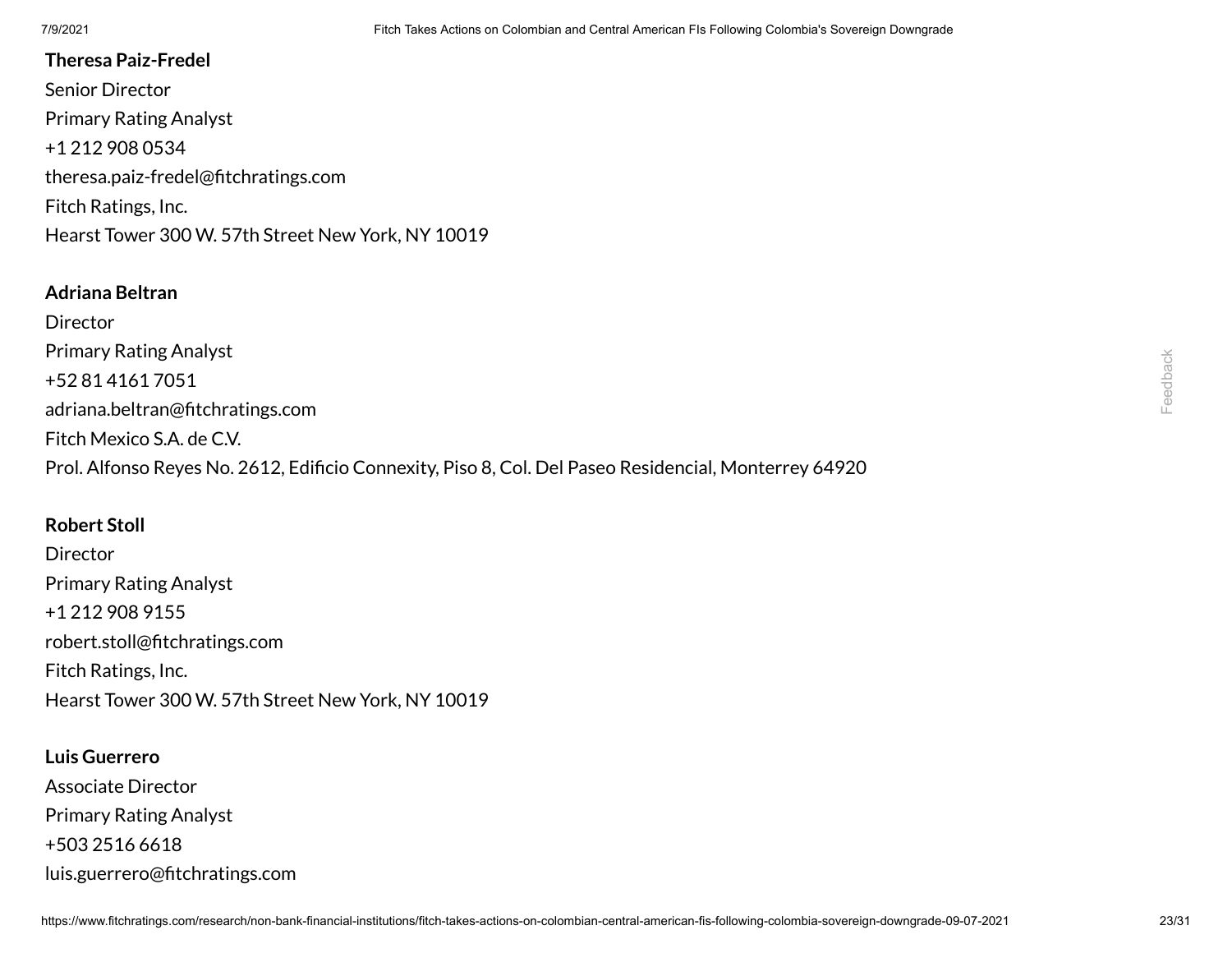Fitch Centroamérica, S.A Edificio Plaza Cristal 3er. Nivel San Salvador

#### **German Valle Mendoza**

Associate Director Primary Rating Analyst +52 81 4161 7016 german.valle@fitchratings.com Fitch Mexico S.A. de C.V. Prol. Alfonso Reyes No. 2612, Edificio Connexity, Piso 8, Col. Del Paseo Residencial, Monterrey 64920

#### **Rodrigo Contreras, CFA**

| Rodrigo Contreras, CFA             | Feedback |
|------------------------------------|----------|
| Director                           |          |
| <b>Secondary Rating Analyst</b>    |          |
| +506 2296 9182                     |          |
| rodrigo.contreras@fitchratings.com |          |
| Paolo Sasmay                       |          |
| <b>Associate Director</b>          |          |
| <b>Secondary Rating Analyst</b>    |          |
| +503 2516 6613                     |          |
| paolo.sasmay@fitchratings.com      |          |
| Larisa Arteaga                     |          |
| Director                           |          |
| <b>Secondary Rating Analyst</b>    |          |
| +18095632481                       |          |
| larisa.arteaga@fitchratings.com    |          |

#### **Paolo Sasmay**

#### **Larisa Arteaga**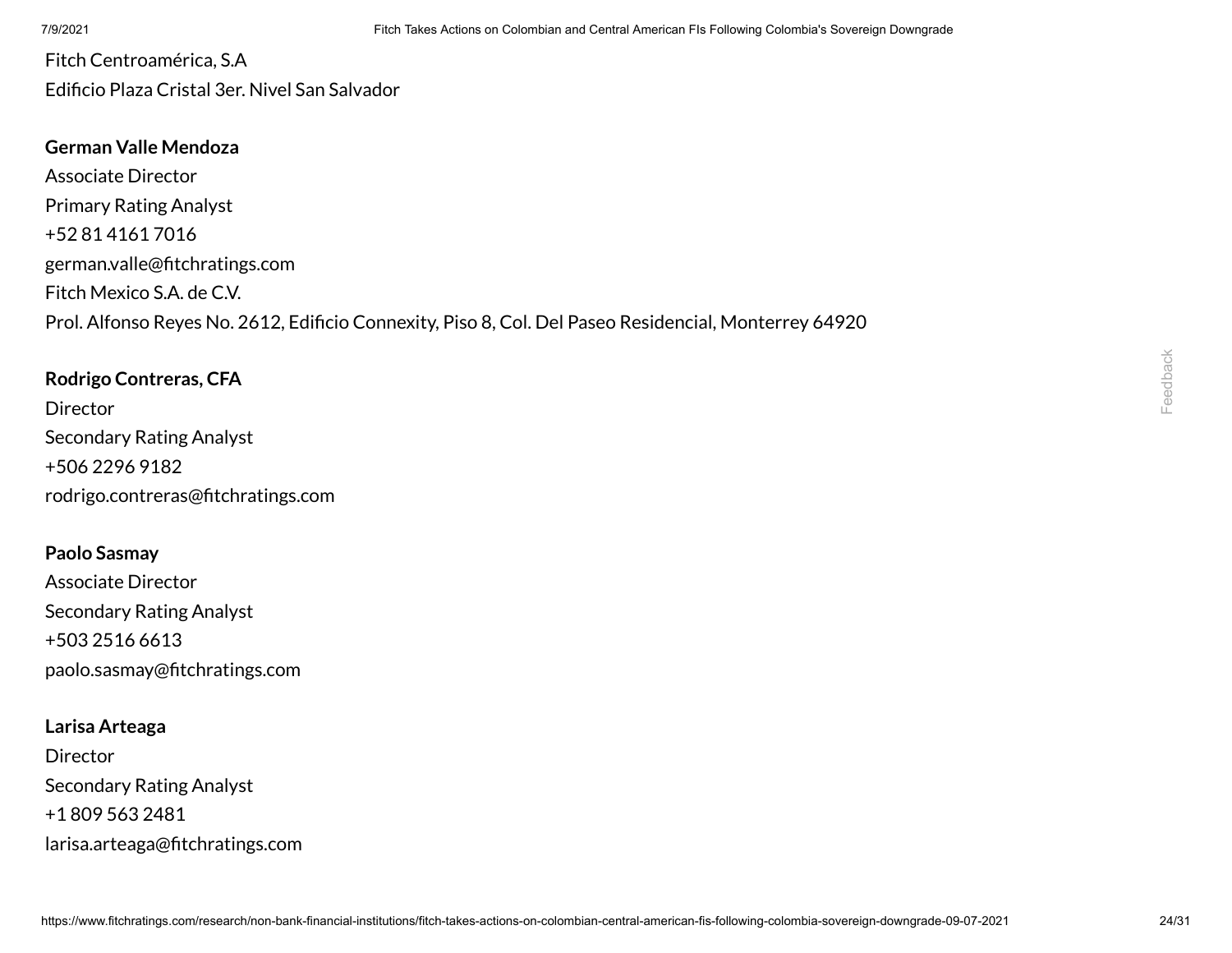#### **Luis Guerrero**

Associate Director Secondary Rating Analyst +503 2516 6618 luis.guerrero@fitchratings.com

#### **Sergio Pena**

Director Secondary Rating Analyst +57 1 443 3643 sergio.pena@fitchratings.com

# **Andres Marquez**

Senior Director Secondary Rating Analyst +57 1 484 6771 andres.marquez@fitchratings.com

#### **Rolando Martinez**

Senior Director Secondary Rating Analyst +503 2516 6619 rolando.martinez@fitchratings.com sergio.pena@fitchratings.com<br>Andres Marquez<br>Serior Director<br>Secondary Rating Analyst<br>1571 484 6771<br>andres.marquez@fitchratings.com<br>Rolando Martinez<br>Secondary Rating Analyst<br>1503 2516 6619<br>rolando.martinez@fitchratings.com<br>

# **Natalia Pabon**

Associate Director Secondary Rating Analyst +57 1 443 3640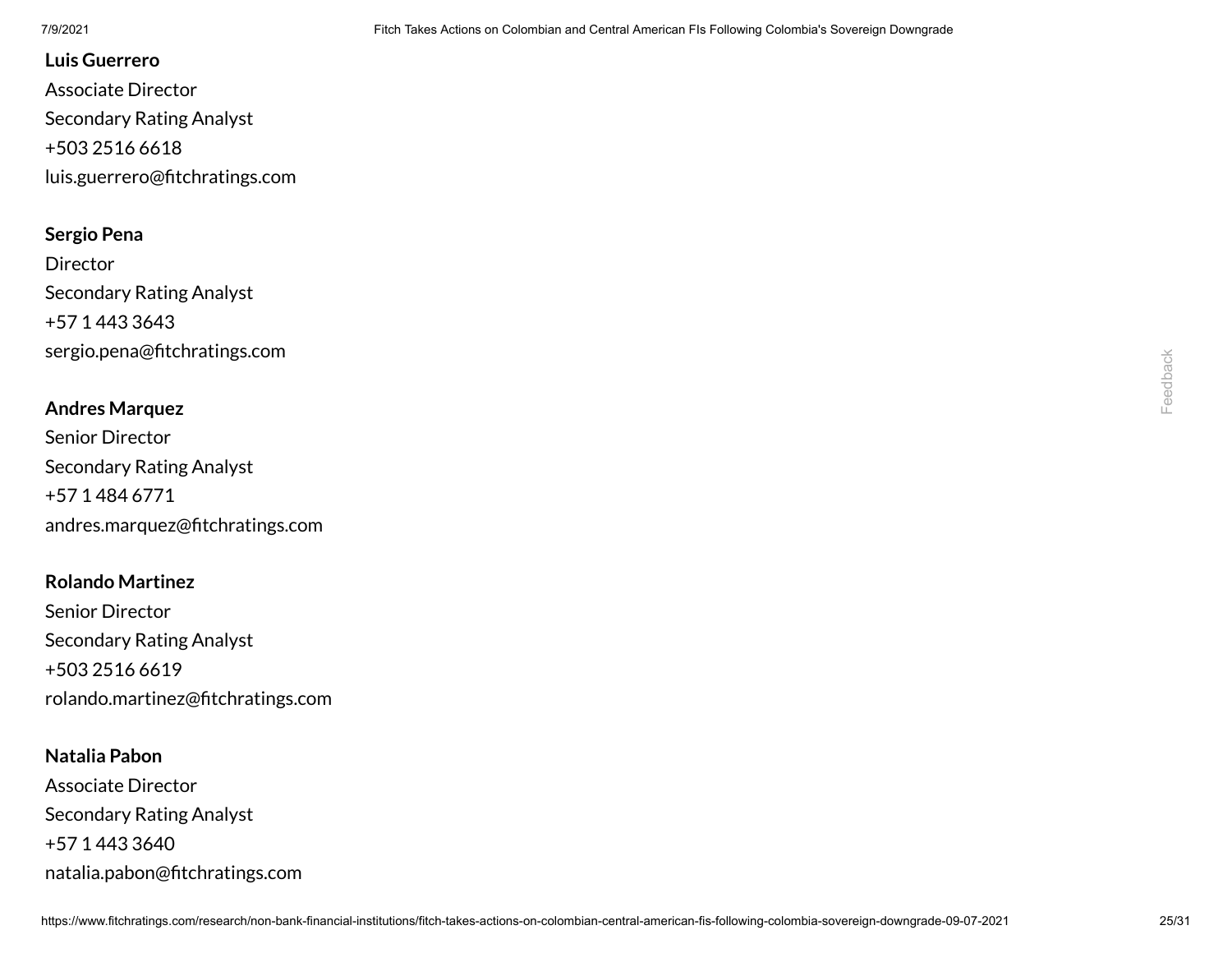#### **Adriana Beltran**

Director Secondary Rating Analyst +52 81 4161 7051 adriana.beltran@fitchratings.com

#### **Armando Garza**

Senior Analyst Secondary Rating Analyst +52 81 4161 7057 armando.garza@fitchratings.com

**Nadia Calvo** Associate Director Secondary Rating Analyst +503 2516 6611 nadia.calvo@fitchratings.com armanto.garzagmtchratings.com<br>Axadia Calvo<br>Associate Director<br>Secondary Rating Analyst<br>F-So 2516 6611<br>Santiago Gallo<br>Director<br>Secondary Rating Analyst<br>The Santiago Gallo<br>Santiago gallo@fitchratings.com<br>Alejandro.Tapia<br>Seni

#### **Santiago Gallo**

Director Secondary Rating Analyst +56 2 2499 3320 santiago.gallo@fitchratings.com

# **Alejandro Tapia**

Senior Director Committee Chairperson +52 81 4161 7056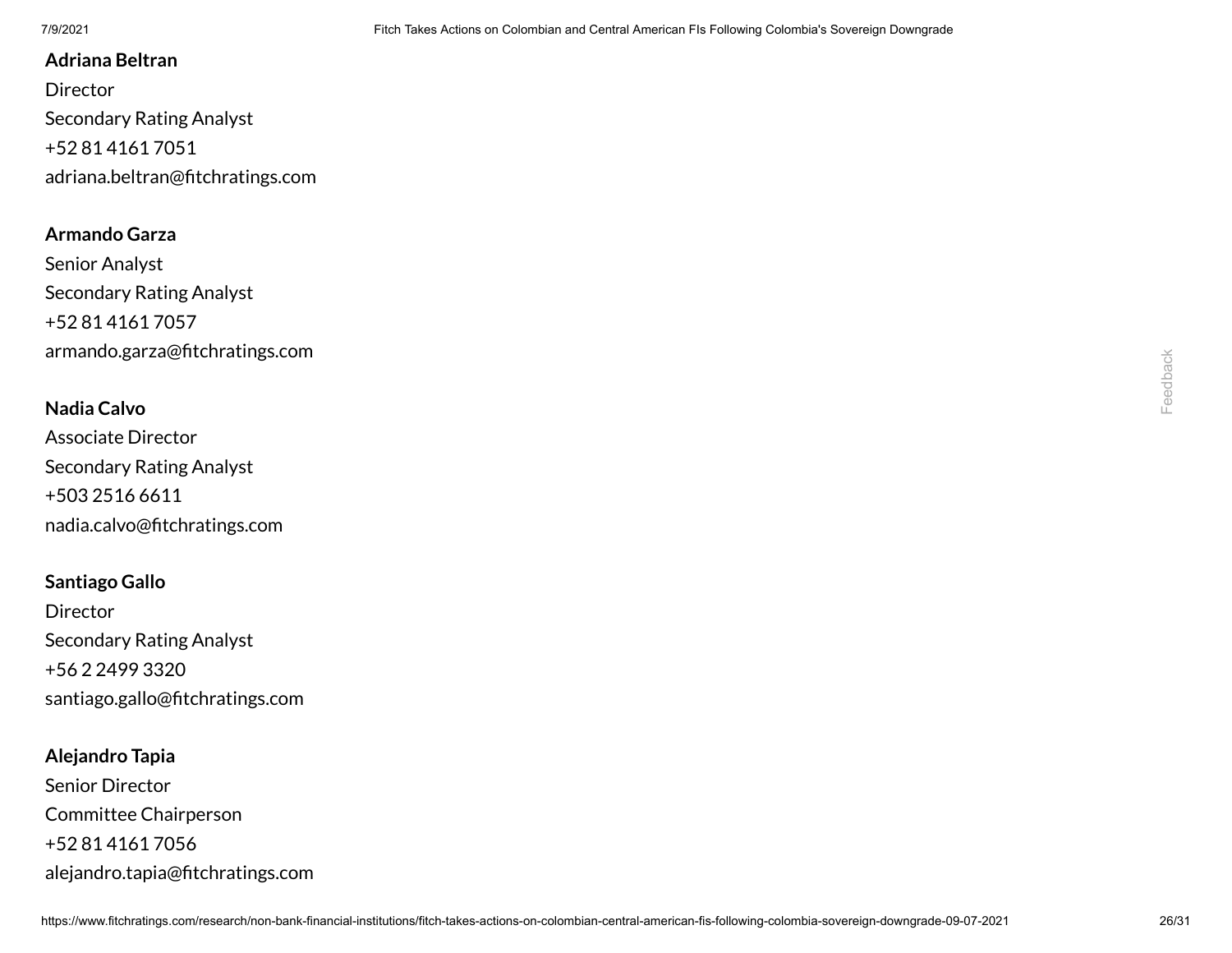#### MEDIA CONTACTS

**Elizabeth Fogerty** New York +1 212 908 0526 elizabeth.fogerty@thefitchgroup.com

Additional information is available on [www.fitchratings.com](http://www.fitchratings.com/)

## APPLICABLE CRITERIA

[Metodología](https://www.fitchratings.com/research/es/banks/bank-rating-criteria-18-09-2019) de Calificación de Bancos (pub. 18 Sep 2019) Metodología de Calificación de [Instituciones](https://www.fitchratings.com/research/es/corporate-finance/non-bank-financial-institutions-rating-criteria-18-09-2019) Financieras no Bancarias (pub. 18 Sep 2019) Non-Bank Financial Institutions Rating Criteria (pub. 28 Feb 2020) (including rating [assumption](https://www.fitchratings.com/research/non-bank-financial-institutions/non-bank-financial-institutions-rating-criteria-28-02-2020) sensitivity) Bank Rating Criteria (pub. 28 Feb 2020) (including rating [assumption](https://www.fitchratings.com/research/banks/bank-rating-criteria-28-02-2020) sensitivity) National Scale Rating Criteria (pub. 22 [Dec 2020\)](https://www.fitchratings.com/research/corporate-finance/national-scale-rating-criteria-22-12-2020) Metodología de [Calificaciones](https://www.fitchratings.com/research/es/corporate-finance/national-scale-rating-criteria-22-12-2020) en Escala Nacional (pub. 22 Dec 2020) Future Flow [Securitization](https://www.fitchratings.com/research/structured-finance/future-flow-securitization-rating-criteria-04-05-2021) Rating Criteria (pub. 04 May 2021) (including rating assumption sensitivity) Metodología de Calificación de Instituciones Financieras no Bancarias (pub. 18 Sep 2019)<br>
Non-Bank Financial Institutions Rating Criteria (pub. 28 Feb 2020) (including rating assumption sensitivity)<br>
Bank Rating Criteria (

## ADDITIONAL DISCLOSURES

[Dodd-Frank](https://www.fitchratings.com/research/non-bank-financial-institutions/fitch-takes-actions-on-colombian-central-american-fis-following-colombia-sovereign-downgrade-09-07-2021/dodd-frank-disclosure) Rating Information Disclosure Form Solicitation Status [Endorsement](#page-30-0) Policy

## ENDORSEMENT STATUS

BAC International Bank, Inc. EU Endorsed, UK Endorsed, UK Endorsed, UK Endorsed, UK Endorsed, UK Endorsed, UK Endorsed, UK Endorsed, UK Endorsed, UK Endorsed, UK Endorsed, UK Endorsed, UK Endorsed, UK Endorsed, UK Endorsed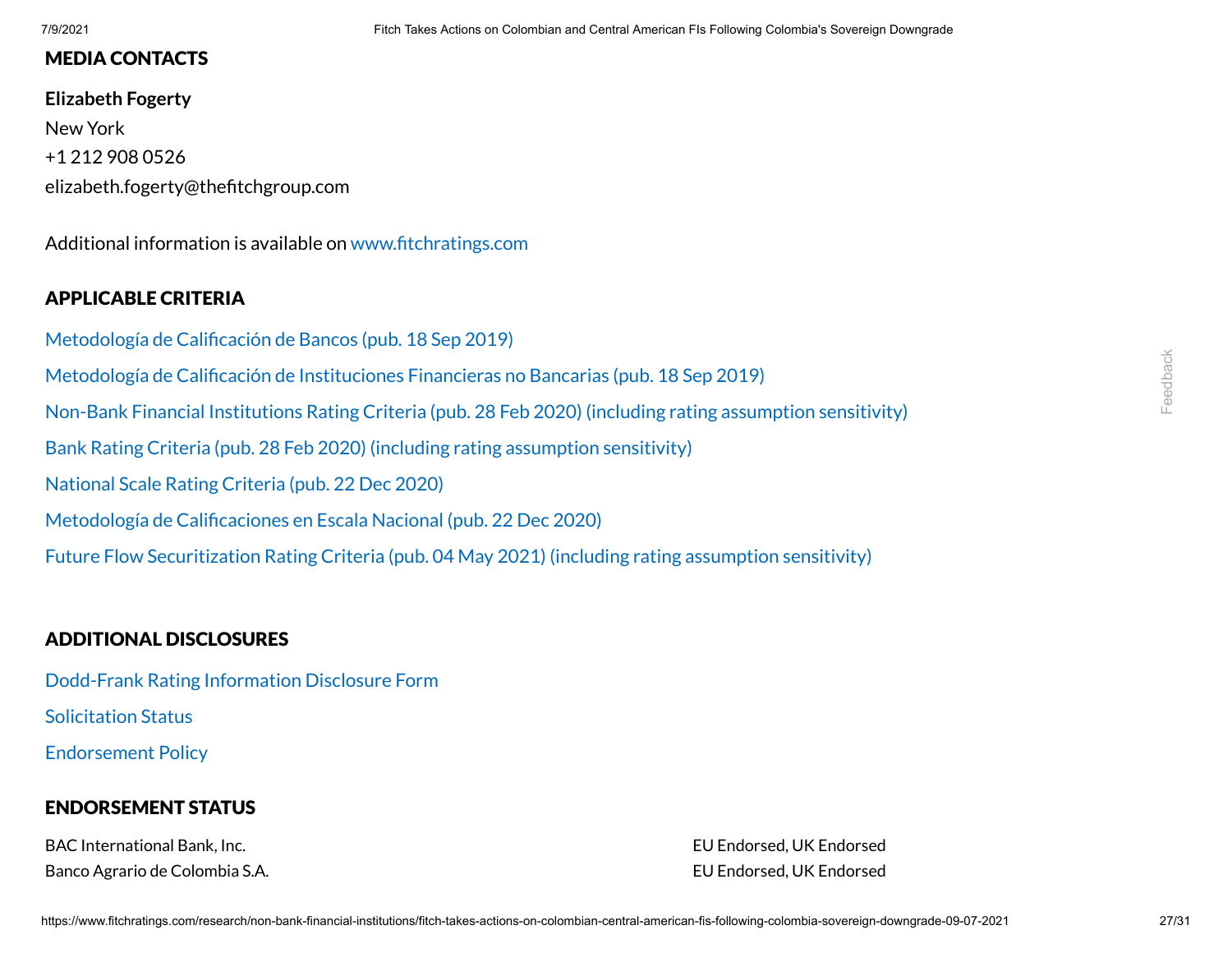| Banco Agromercantil de Guatemala S.A.                    | EU Endorsed, UK Endorsed        |          |
|----------------------------------------------------------|---------------------------------|----------|
| Banco Davivienda S.A.                                    | EU Endorsed, UK Endorsed        |          |
| Banco de Bogota, S.A.                                    | EU Endorsed, UK Endorsed        |          |
| Banco de Comercio Exterior de Colombia S.A.              | EU Endorsed, UK Endorsed        |          |
| Banco de Occidente (Panama), S.A.                        | EU Endorsed, UK Endorsed        |          |
| Banco de Occidente S.A.                                  | EU Endorsed, UK Endorsed        |          |
| Banco GNB Sudameris S.A.                                 | EU Endorsed, UK Endorsed        |          |
| Bancolombia (Panama) S.A.                                | EU Endorsed, UK Endorsed        |          |
| Bancolombia Puerto Rico Internacional Inc.               | EU Endorsed, UK Endorsed        |          |
| Bancolombia S.A.                                         | EU Endorsed, UK Endorsed        |          |
| Banistmo S.A.                                            | EU Endorsed, UK Endorsed        |          |
| BBVA Colombia S.A.                                       | EU Endorsed, UK Endorsed        |          |
| Corporacion Financiera Colombiana S.A. (Corficolombiana) | EU Endorsed, UK Endorsed        | Feedback |
| Financiera de Desarrollo Nacional S.A.                   | EU Endorsed, UK Endorsed        |          |
| Financiera de Desarrollo Territorial S.A. - Findeter     | EU Endorsed, UK Endorsed        |          |
| Gilex Holding S.A.                                       | EU Endorsed, UK Endorsed        |          |
| Grupo Aval Acciones y Valores S.A.                       | EU Endorsed, UK Endorsed        |          |
| Grupo Aval Limited                                       | EU Endorsed, UK Endorsed        |          |
| Itau CorpBanca Colombia S.A.                             | <b>EU Endorsed, UK Endorsed</b> |          |

## **DISCLAIMER**

ALL FITCH CREDIT RATINGS ARE SUBJECT TO CERTAIN LIMITATIONS AND DISCLAIMERS. PLEASE READ THESE LIMITATIONS AND DISCLAIMERS BY FOLLOWING THIS LINK: [HTTPS://WWW.FITCHRATINGS.COM/UNDERSTANDINGCREDITRATINGS](https://www.fitchratings.com/UNDERSTANDINGCREDITRATINGS). IN ADDITION, THE FOLLOWING [HTTPS://WWW.FITCHRATINGS.COM/RATING-DEFINITIONS-DOCUMENT](https://www.fitchratings.com/rating-definitions-document) DETAILS FITCH'S RATING DEFINITIONS FOR EACH RATING SCALE AND RATING CATEGORIES, INCLUDING DEFINITIONS RELATING TO DEFAULT. PUBLISHED RATINGS, CRITERIA, AND METHODOLOGIES ARE AVAILABLE FROM THIS SITE AT ALL TIMES. FITCH'S CODE OF CONDUCT, CONFIDENTIALITY, CONFLICTS OF INTEREST, AFFILIATE FIREWALL, COMPLIANCE, AND OTHER RELEVANT POLICIES AND PROCEDURES ARE ALSO AVAILABLE FROM THE CODE OF CONDUCT SECTION OF THIS SITE. DIRECTORS AND SHAREHOLDERS RELEVANT INTERESTS ARE AVAILABLE AT [HTTPS://WWW.FITCHRATINGS.COM/SITE/REGULATORY](https://www.fitchratings.com/site/regulatory). FITCH MAY HAVE PROVIDED ANOTHER PERMISSIBLE SERVICE TO THE RATED ENTITY OR ITS RELATED THIRD PARTIES. DETAILS OF THIS SERVICE FOR WHICH THE LEAD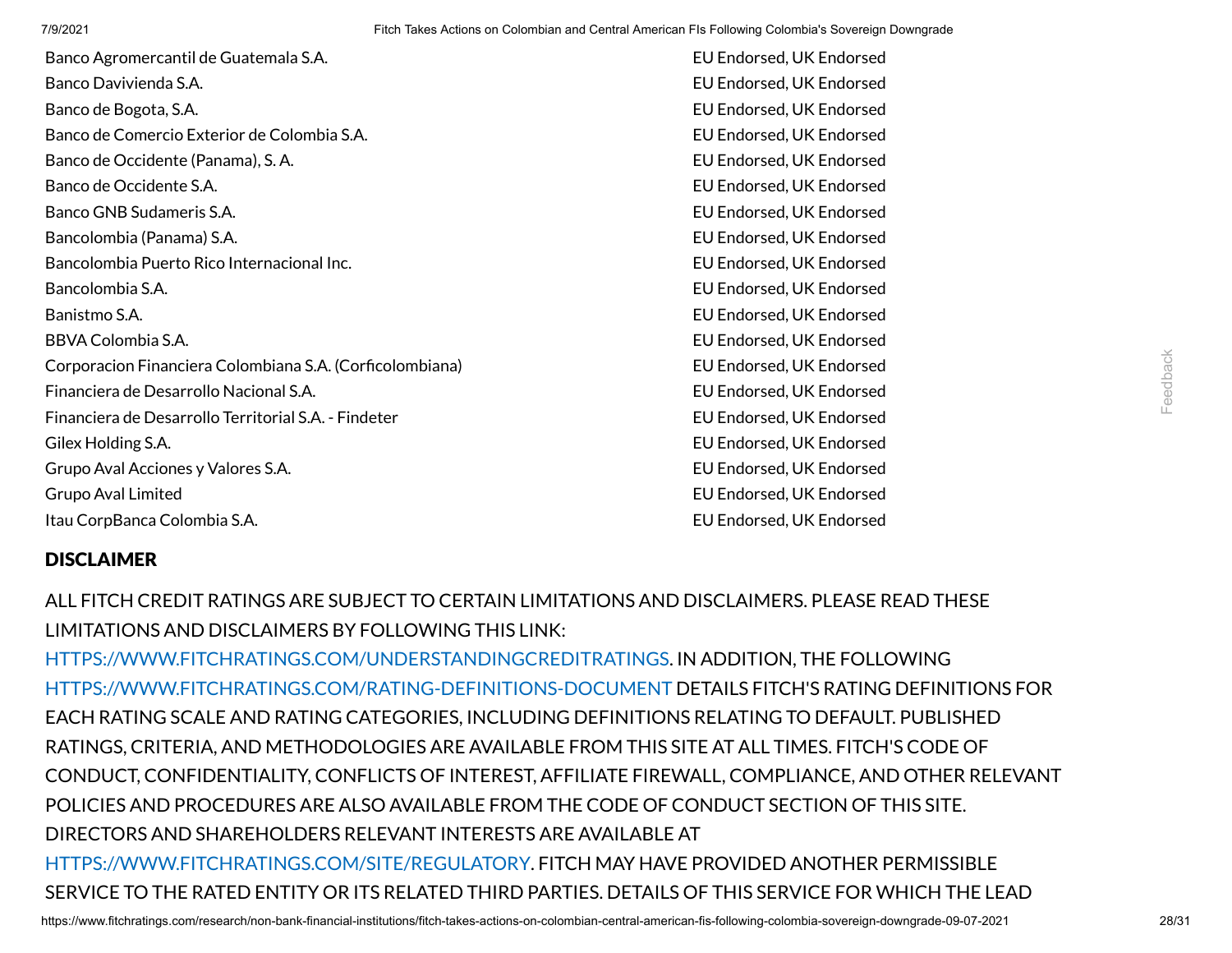## ANALYST IS BASED IN AN ESMA- OR FCA-REGISTERED FITCH RATINGS COMPANY (OR BRANCH OF SUCH A COMPANY) CAN BE FOUND ON THE ENTITY SUMMARY PAGE FOR THIS ISSUER ON THE FITCH RATINGS WEBSITE.

#### READ LESS

#### COPYRIGHT

Copyright © 2021 by Fitch Ratings, Inc., Fitch Ratings Ltd. and its subsidiaries. 33 Whitehall Street, NY, NY 10004. Telephone: 1-800-753-4824, (212) 908-0500. Fax: (212) 480-4435. Reproduction or retransmission in whole or in part is prohibited except by permission. All rights reserved. In issuing and maintaining its ratings and in making other reports (including forecast information), Fitch relies on factual information it receives from issuers and underwriters and from other sources Fitch believes to be credible. Fitch conducts a reasonable investigation of the factual information relied upon by it in accordance with its ratings methodology, and obtains reasonable verification of that information from independent sources, to the extent such sources are available for a given security or in a given jurisdiction. The manner of Fitch's factual investigation and the scope of the third-party verification it obtains will vary depending on the nature of the rated security and its issuer, the requirements and practices in the jurisdiction in which the rated security is offered and sold and/or the issuer is located, the availability and nature of relevant public information, access to the management of the issuer and its advisers, the availability of pre-existing third-party verifications such as audit reports, agreed-upon procedures letters, appraisals, actuarial reports, engineering reports, legal opinions and other reports provided by third parties, the availability of independent and competent third- party verification sources with respect to the particular security or in the particular jurisdiction of the issuer, and a variety of other factors. Users of Fitch's ratings and reports should understand that neither an enhanced factual investigation nor any third-party verification can ensure that all of the information Fitch relies on in connection with a rating or a report will be accurate and complete. Ultimately, the issuer and its advisers are responsible for the accuracy of the information they provide to Fitch and to the market in offering documents and other reports. In issuing its ratings and its reports, Fitch must rely on the work of experts, including independent auditors with respect to financial statements and attorneys with respect to legal and tax matters. Further, ratings and forecasts of financial and other information are inherently forward-looking and embody assumptions and predictions about future events that by their nature cannot be verified as facts. As a result, despite any verification of current facts, ratings and forecasts can be affected by future events or conditions that were not anticipated at the time a rating or forecast was issued or affirmed. Deverage to be readine. Fitch constolats areasonable werification of the ractual information relieved by thin accordance<br>such sources are available for a given security or in a given jurisdiction. The manner of Fitch's fac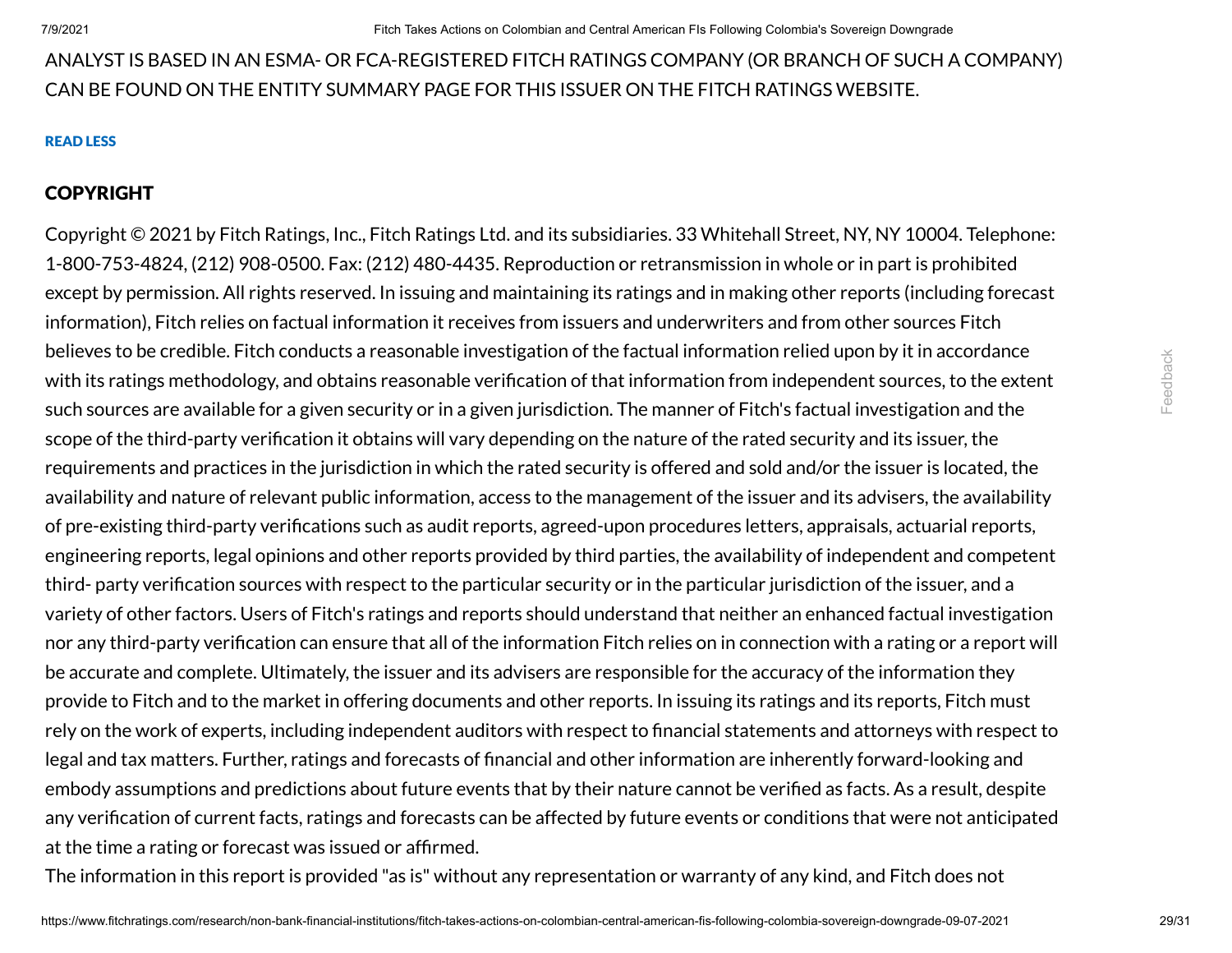represent or warrant that the report or any of its contents will meet any of the requirements of a recipient of the report. A Fitch rating is an opinion as to the creditworthiness of a security. This opinion and reports made by Fitch are based on established criteria and methodologies that Fitch is continuously evaluating and updating. Therefore, ratings and reports are the collective work product of Fitch and no individual, or group of individuals, is solely responsible for a rating or a report. The rating does not address the risk of loss due to risks other than credit risk, unless such risk is specifically mentioned. Fitch is not engaged in the offer or sale of any security. All Fitch reports have shared authorship. Individuals identified in a Fitch report were involved in, but are not solely responsible for, the opinions stated therein. The individuals are named for contact purposes only. A report providing a Fitch rating is neither a prospectus nor a substitute for the information assembled, verified and presented to investors by the issuer and its agents in connection with the sale of the securities. Ratings may be changed or withdrawn at any time for any reason in the sole discretion of Fitch. Fitch does not provide investment advice of any sort. Ratings are not a recommendation to buy, sell, or hold any security. Ratings do not comment on the adequacy of market price, the suitability of any security for a particular investor, or the tax-exempt nature or taxability of payments made in respect to any security. Fitch receives fees from issuers, insurers, guarantors, other obligors, and underwriters for rating securities. Such fees generally vary from US\$1,000 to US\$750,000 (or the applicable currency equivalent) per issue. In certain cases, Fitch will rate all or a number of issues issued by a particular issuer, or insured or guaranteed by a particular insurer or guarantor, for a single annual fee. Such fees are expected to vary from US\$10,000 to US\$1,500,000 (or the applicable currency equivalent). The assignment, publication, or dissemination of a rating by Fitch shall not constitute a consent by Fitch to use its name as an expert in connection with any registration statement filed under the United States securities laws, the Financial Services and Markets Act of 2000 of the United Kingdom, or the securities laws of any particular jurisdiction. Due to the relative efficiency of electronic publishing and distribution, Fitch research may be available to electronic subscribers up to three days earlier than to print subscribers. Natings are not a recommentation to buy, sell. or not any security, katings co not comment on the acceluacy of market prices.<br>The custability of any security for a particular investor, or the tax-exempt nature or taxabilit

For Australia, New Zealand, Taiwan and South Korea only: Fitch Australia Pty Ltd holds an Australian financial services license (AFS license no. 337123) which authorizes it to provide credit ratings to wholesale clients only. Credit ratings information published by Fitch is not intended to be used by persons who are retail clients within the meaning of the Corporations Act 2001

Fitch Ratings, Inc. is registered with the U.S. Securities and Exchange Commission as a Nationally Recognized Statistical Rating Organization (the "NRSRO"). While certain of the NRSRO's credit rating subsidiaries are listed on Item 3 of Form NRSRO and as such are authorized to issue credit ratings on behalf of the NRSRO (see [https://www.fitchratings.com/site/regulatory\)](https://www.fitchratings.com/site/regulatory),